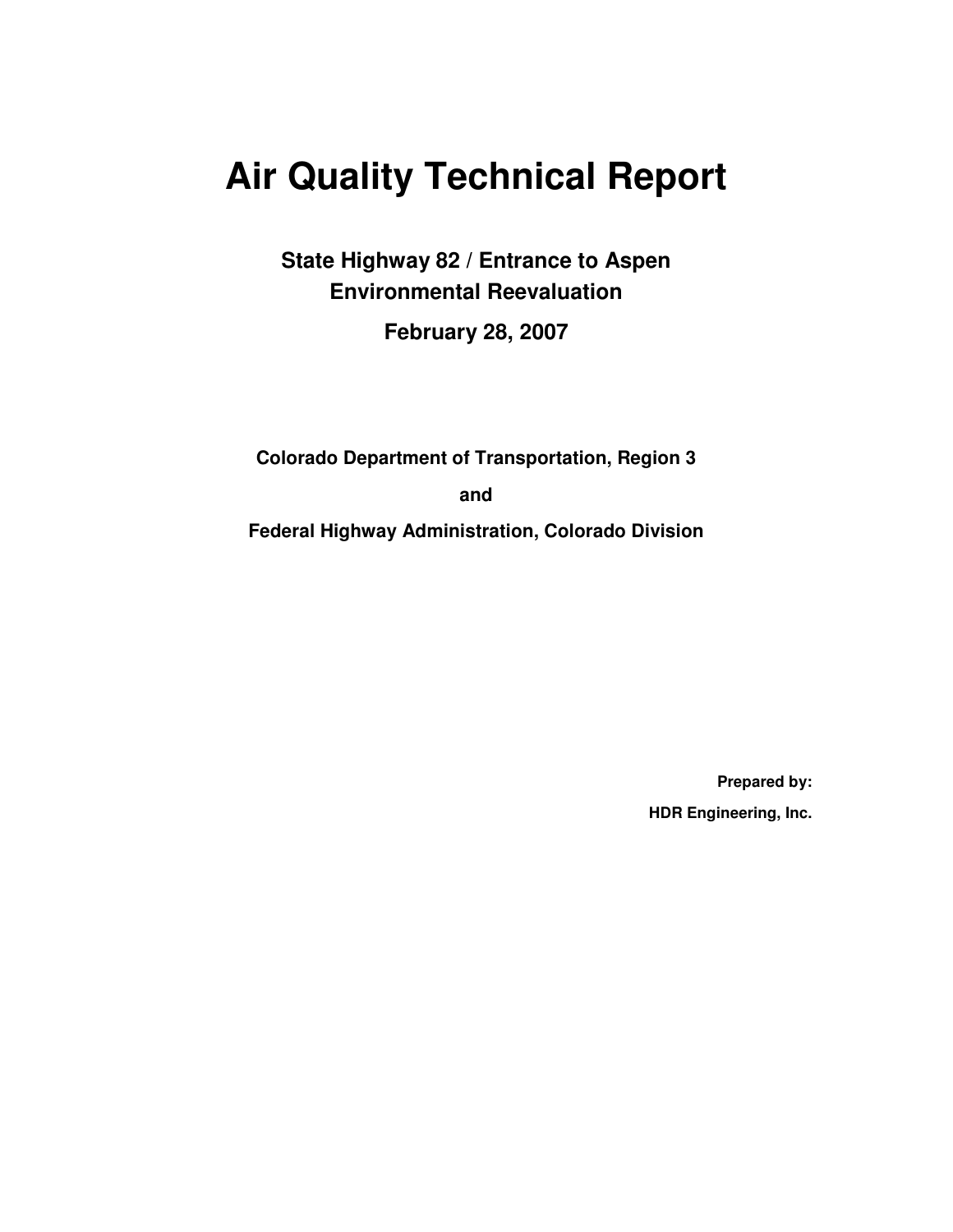### **Contents**

| 1.0               |                                                                      |  |
|-------------------|----------------------------------------------------------------------|--|
| 1.1<br>1.2<br>1.3 |                                                                      |  |
| 2.0               |                                                                      |  |
| 2.1<br>2.2        | 2.2.1 PM10 Evaluation - Qualitative Hot-Spot Analysis and Comparison |  |
|                   |                                                                      |  |
|                   |                                                                      |  |
| 3.0               |                                                                      |  |
| 4.0               |                                                                      |  |
| 5.0               |                                                                      |  |
| 6.0               |                                                                      |  |
| 7.0               |                                                                      |  |
|                   |                                                                      |  |

## **Tables**

| Table 2-2 State Highway 82 VMT and Total PM <sub>10</sub> Emissions from All Mobile Sources11 |  |
|-----------------------------------------------------------------------------------------------|--|
|                                                                                               |  |

## **Figures**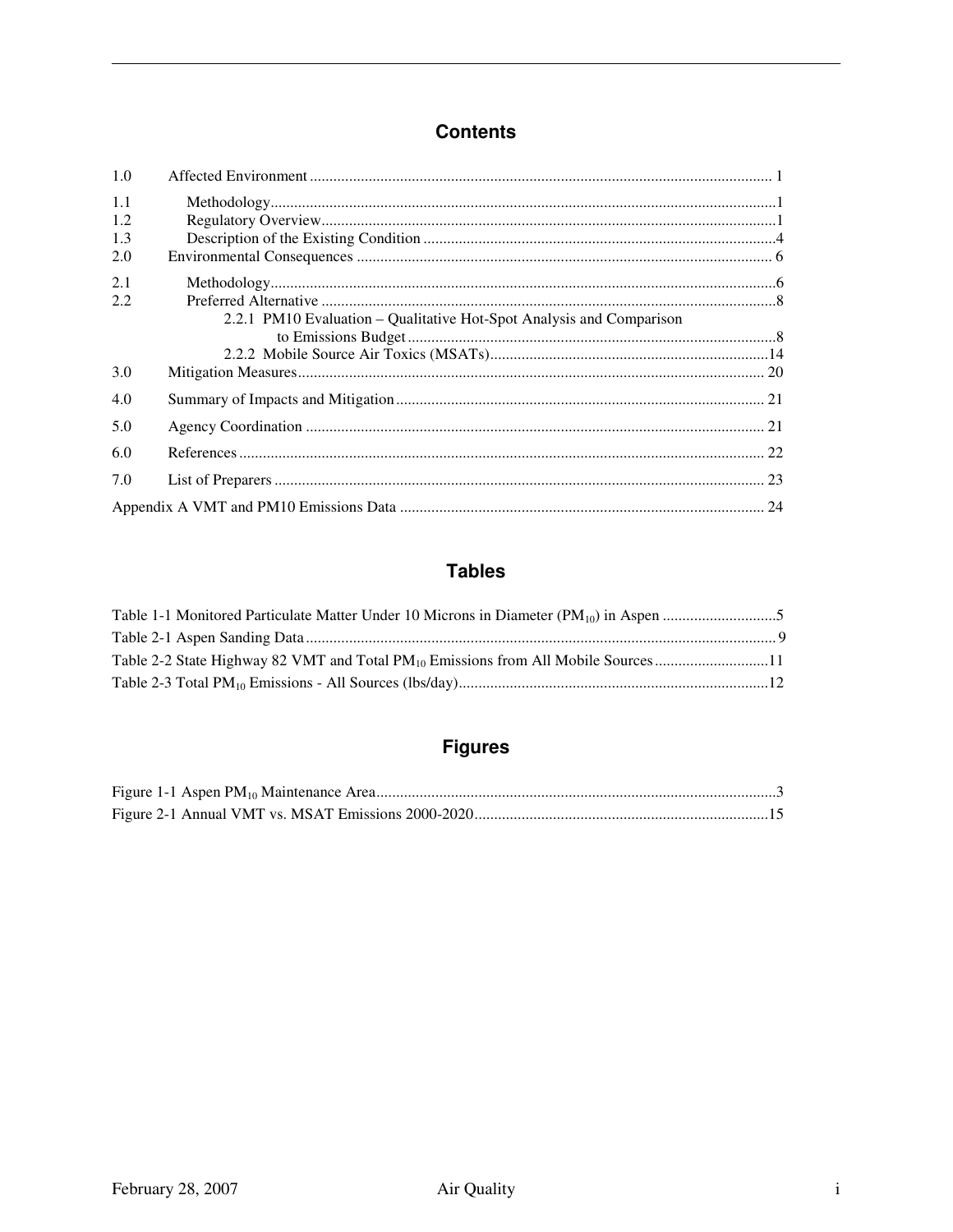## **1.0 Affected Environment**

This report provides a reevaluation of the air quality analysis presented in the 1997 State Highway 82/Entrance to Aspen Final Environmental Impact Study (FEIS) for the Preferred Alternative selected in the Record of Decision (ROD) issued in August  $1998<sup>1</sup>$ 

The study area defined for air quality is in an area which, at the time of publication of the FEIS and ROD, was designated by the US Environmental Protection Agency (EPA) under 40 CFR 81 as an air quality non-attainment area for particles under 10 microns in diameter  $(PM_{10})$  with respect to National Ambient Air Quality Standards (NAAQS). However, the area is now considered to be an attainment/maintenance area for  $PM_{10}$ , after being re-designated as such on July 14, 2003. For projects in areas designated as attainment/maintenance, federal conformity rules (40 CFR 93) and guidance have been established to help ensure that federal actions or approvals do not impede state or local agency plans to maintain compliance with the NAAQS. The entire study area is and always has been an attainment area for all pollutants other than  $PM_{10}$ .

### **1.1 Methodology**

The affected environment was characterized in terms of its attainment status for all criteria pollutants, described in the following section. Monitoring data within the study area was reviewed to provide a historical record of the air quality since the ROD was issued. This air quality reevaluation uses current traffic counts and projections to estimate air pollutants emissions within the study area, following the same general methods used in the Technical Support Document (TSD) (CDPHE, 2000) associated with the Maintenance Plan for the Aspen Area (dated December 20, 2000 and approved July 14, 2003 by EPA) and the currently approved State Implementation Plan (SIP).

By comparing air emissions based on the current and most recent projected traffic counts associated with the Preferred Alternative to emissions listed in the current SIP, and per 40 CFR 93, this reevaluation will determine whether air quality will conform to the allowable emissions in the current SIP, and therefore, whether the air quality-related findings of the 1998 ROD are still valid.

## **1.2 Regulatory Overview**

Since the FEIS was published in 1997, a number of new air quality regulations have been promulgated. One of these rules established primary and secondary NAAQS for particles under 2.5 microns in diameter

 $\overline{a}$ 

<sup>&</sup>lt;sup>1</sup> The 1997 FEIS analyzed PM<sub>10</sub> emissions by category of alternative, rather than each individual alternative. The Preferred Alternative (as selected in the 1998 ROD) was included in the "Average of DSEIS Alternatives" on FEIS Table V-6, page V-25. This reevaluation addresses only the Preferred Alternative, rather than an average of alternatives, or any other individual alternative.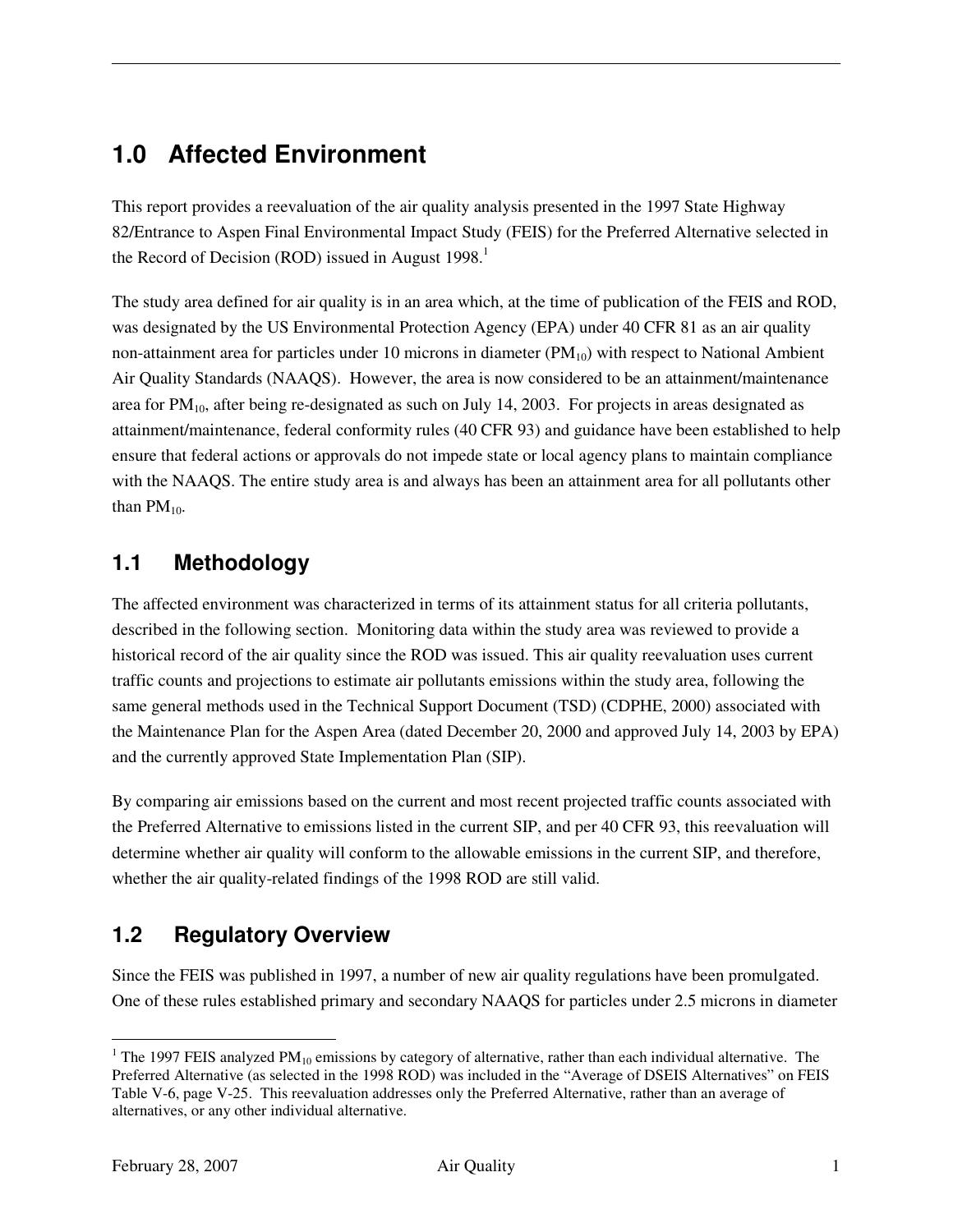$(PM_{2.5})$ . Pitkin County is considered to be an attainment area with respect to PM<sub>2.5</sub> (as is the entire State of Colorado). There has been no monitoring of  $PM<sub>2.5</sub>$  in Pitkin County, because air pollution control agencies do not expect levels of emissions in the area to present a concern for violation of the NAAQS for this pollutant.

Another change to the NAAQS is the elimination of the 1-hour ozone standard, which was replaced with an 8-hour ozone standard. Pitkin County is an attainment area with respect to the ozone standard. There has been no monitoring of ozone in Pitkin County, because air pollution control agencies do not expect levels of emissions in the area to present a concern for violation of the NAAQS for this pollutant.

The Transportation Conformity Rule was amended on July 1, 2004 (69 Federal Register 40004) to include criteria and procedures for the 8-hour ozone and  $PM_{2.5}$  NAAQS. As noted above, Pitkin County is an attainment area with respect to these pollutants.

A rule regarding hot-spot analyses for  $PM_{2.5}$  and  $PM_{10}$  was made final on March 10, 2006 (71 Federal Register 12468). This rule establishes project-level criteria to demonstrate that statutory requirements of the Clean Air Act are met. Under the rule, a hot-spot analysis must be completed for project-level conformity determinations for "projects of air quality concern" in  $PM_{10}$  and  $PM_{2.5}$  non-attainment and maintenance areas. This rule applies to part of Pitkin County (the Aspen area, which is encompassed by portions of the Parcels 2737, 2735, 2641, and 2643 as shown below on Figure 1-1) as defined by the Pitkin County Planning Department because it is a maintenance area for PM<sub>10</sub>. The maintenance area is defined as the area within the bold boundary shown in Figure 1-1. However, a quantitative analysis is not required because EPA has issued no quantitative modeling guidance for  $PM_{10}$  and  $PM_{2.5}$  (40 CFR 93.123(b)(2)).  $PM_{10}$  is therefore addressed qualitatively in this report.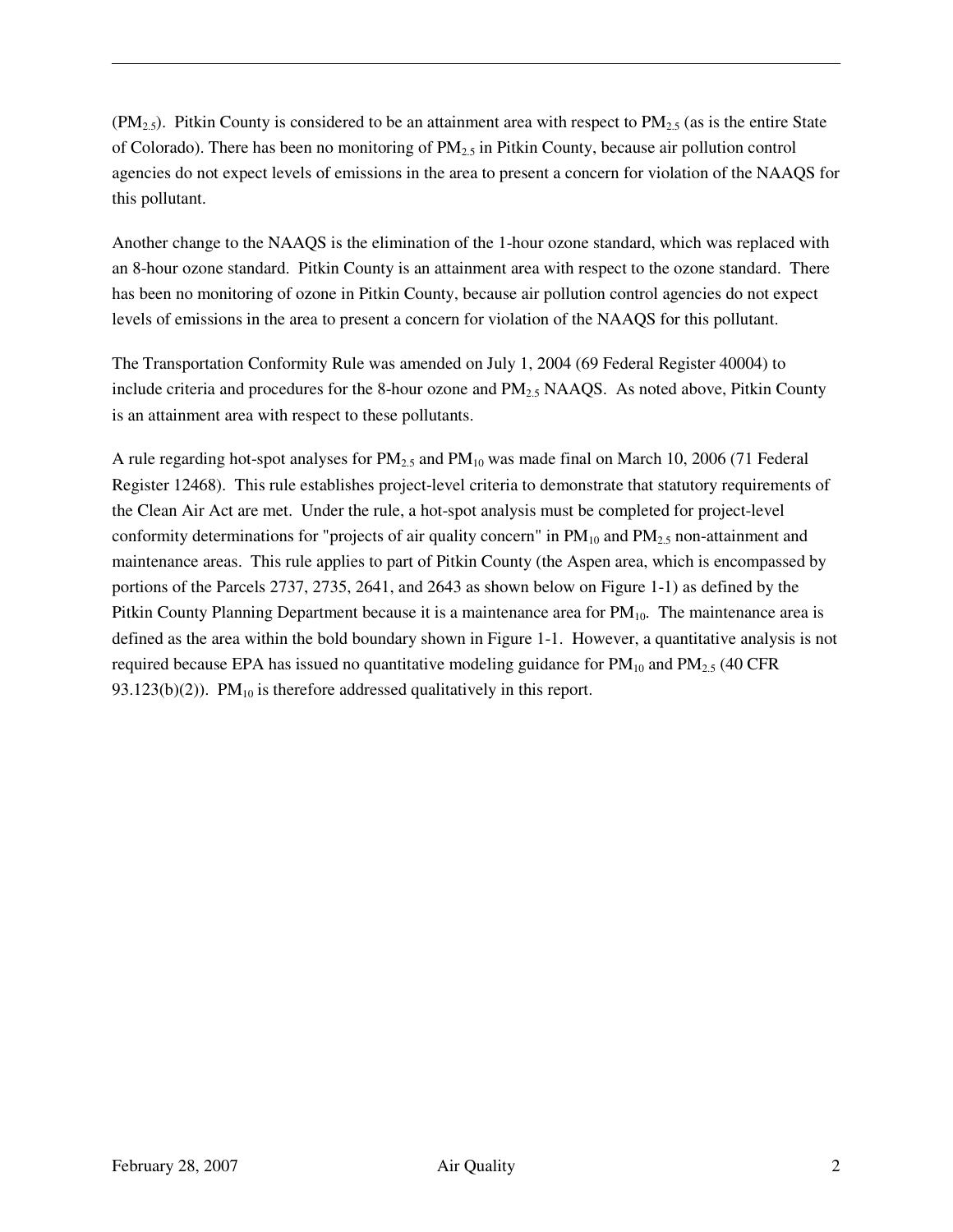

**Figure 1-1 Aspen PM10 Maintenance Area** 

The 24-hour ambient air quality standard for  $PM_{2.5}$  is in the process of being lowered from 65  $\mu$ g/m<sup>3</sup> to 35  $\mu$ g/m<sup>3</sup>. This standard, which is based on a 3-year average of the 98<sup>th</sup> percentile of 24-hour concentrations, is effective December 17, 2006. EPA does not anticipate that Pitkin County will be classified as nonattainment for PM<sub>2.5</sub> as a result of this change (http://epa.gov/pm/pdfs/20061025\_graphsmaps.pdf).

The FHWA has recently issued guidance on the analysis of mobile source air toxics (MSATs) for highway projects in relation to the NEPA process (FHWA, 2006). The guidance describes a tiered approach for analyzing MSATs depending on specific project circumstances. A quantitative analysis would be recommended for projects involving the creation or alteration of a major intermodal freight facility, or that would have projected annual average daily traffic (AADT) in the range of 140,000 or higher in the design year, and would be in close proximity to concentrations of vulnerable populations (schools, nursing homes, hospitals, etc.). The State Highway 82 Entrance to Aspen project does not meet these criteria, but instead falls into the second category for which FHWA recommends a qualitative analysis of MSATs. (See Section 2.2.1 for more detail.)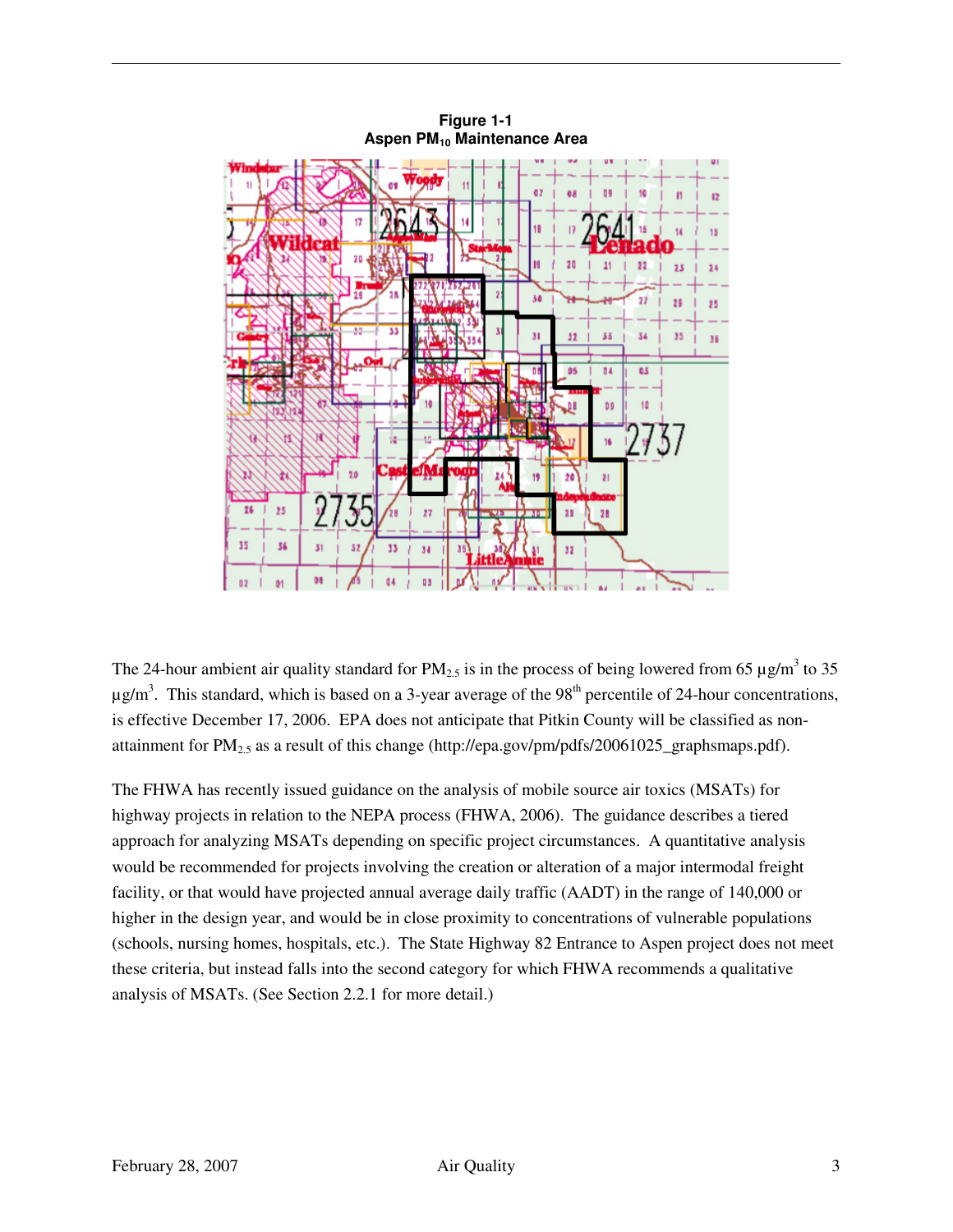### **1.3 Description of the Existing Condition**

The project area is located in a designated attainment area with respect to NAAQS for ozone (which is affected by volatile organic compounds (VOCs), also referred to as hydrocarbons), nitrogen dioxide  $(NO<sub>2</sub>)$ , carbon monoxide (CO), sulfur dioxide (SO<sub>2</sub>), and PM<sub>2.5</sub> as identified by EPA under 40 CFR 81. At the time of the FEIS publication, the project area was designated as a NAAQS non-attainment area for  $PM_{10}$ . The area was re-designated by EPA as an attainment/maintenance area for  $PM_{10}$  on July 14, 2003. For other pollutants, there are no monitoring data available in the area, but due to a lack of significant emissions sources for these pollutants, there is no expectation of air quality issues for these pollutants.

Table 1-1 provides a summary of air quality monitoring data in Aspen, taken from EPA's Air Quality System database (USEPA, 2006). The data show that there have been no exceedances of the  $PM_{10}$  24hour or annual standards since publication of the FEIS. In fact, other than in 1997 when the 24-hour highest, second-high (H2H) monitored concentration was 89  $\mu$ g/m<sup>3</sup>, no H2H monitored concentration has been 50 percent of the standard of 150  $\mu$ g/m<sup>3</sup>.

It should also be noted that attainment for a region is determined on a 3-year average of data. Given that the two prior year 24-hour concentrations are much lower than the standard, and the 2006 24-hour concentration to-date is also much lower than the standard  $(46 \mu g/m<sup>3</sup>)$ , there appears to be no danger of the region falling back into non-attainment status in the near future, barring unforeseen and unpredictable changes.

The location of the EPA monitoring equipment within Aspen was changed in 2002. The current location is on the top of a three-story structure, but current plans are to relocate the monitoring site back to street level.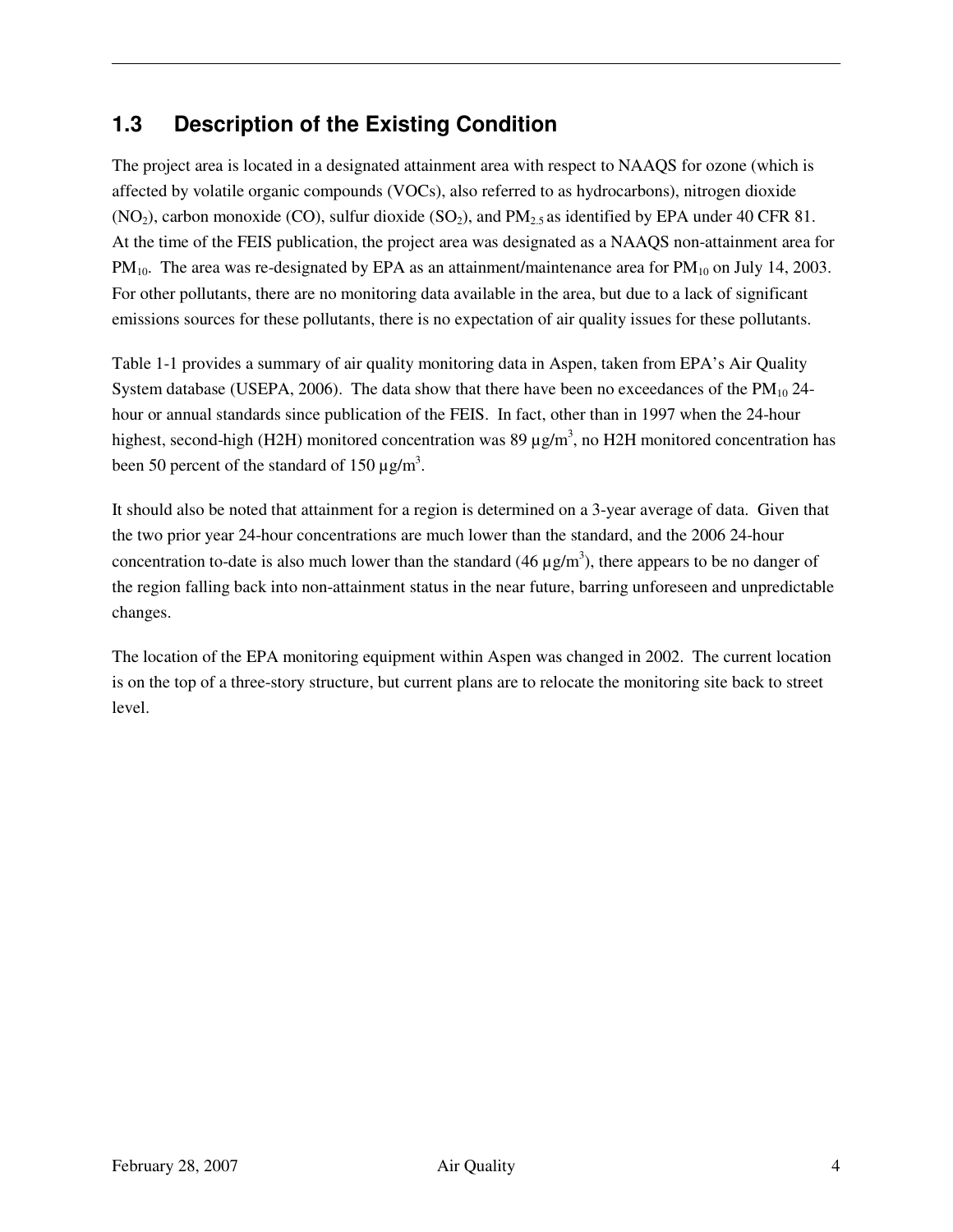| Table 1-1                                                                              |  |  |  |
|----------------------------------------------------------------------------------------|--|--|--|
| Monitored Particulate Matter Under 10 Microns in Diameter (PM <sub>10</sub> ) in Aspen |  |  |  |

| Year                                                                                                                                                                                                                                                                                | 24-Hour H2H <sup>a</sup><br>Concentration <sup>b</sup> | 24-Hour NAAQS <sup>b</sup> | Annual<br>Concentration <sup>b</sup> | Annual NAAQS <sup>b</sup> |  |
|-------------------------------------------------------------------------------------------------------------------------------------------------------------------------------------------------------------------------------------------------------------------------------------|--------------------------------------------------------|----------------------------|--------------------------------------|---------------------------|--|
| 1997                                                                                                                                                                                                                                                                                | 89                                                     | 150                        | 21                                   |                           |  |
| 1998                                                                                                                                                                                                                                                                                | 64                                                     |                            | 23                                   |                           |  |
| 1999                                                                                                                                                                                                                                                                                | 73                                                     |                            | 25                                   |                           |  |
| 2000                                                                                                                                                                                                                                                                                | 71                                                     |                            | 22                                   |                           |  |
| 2001                                                                                                                                                                                                                                                                                | 66                                                     |                            | 23                                   |                           |  |
| $2002^{\circ}$                                                                                                                                                                                                                                                                      | 58                                                     |                            | 24                                   | 50                        |  |
| $2002^{\circ}$                                                                                                                                                                                                                                                                      | 49                                                     |                            | 20                                   |                           |  |
| 2003                                                                                                                                                                                                                                                                                | 70                                                     |                            | 19                                   |                           |  |
| 2004                                                                                                                                                                                                                                                                                | 46                                                     |                            | 18                                   |                           |  |
| 2005                                                                                                                                                                                                                                                                                | 64                                                     |                            | 19                                   |                           |  |
| <b>Notes</b>                                                                                                                                                                                                                                                                        |                                                        |                            |                                      |                           |  |
| a<br>High, Second High (H2H) value. One exceedance of the 24-Hour NAAQS is allowed per year.                                                                                                                                                                                        |                                                        |                            |                                      |                           |  |
| b<br>Concentrations shown are in micrograms per cubic meter $(\mu g/m^3)$ . The result shown is the higher of two<br>monitors located at the same address for all years except 1997, which is the result from only one monitor.                                                     |                                                        |                            |                                      |                           |  |
| c<br>In 2002, the $PM_{10}$ monitors in Aspen changed locations. At the start of 2002 and in previous years, the $PM_{10}$<br>monitors were located at 420 East Main Street. By the end of 2002 and in subsequent years, the $PM_{10}$ monitors<br>were located at 120 Mill Street. |                                                        |                            |                                      |                           |  |

Source: EPA's Air Quality System Quick Look Report (AMP450) accessed Nov. 14, 2006.

In addition to  $PM_{10}$ , EPA's AirData database was queried for available monitoring data for all other criteria pollutants (CO, NO<sub>2</sub>, Ozone, SO<sub>2</sub>, PM<sub>2.5</sub>, and Lead) for the past 10 years. There are currently no monitoring data available for these pollutants, as there are no expectations of air quality problems for these pollutants.

Two components of the Preferred Alternative have been constructed since the publication of the FEIS and ROD: (1) Owl Creek Road and West Buttermilk Road have been relocated to create a new, signalized intersection with State Highway 82 near the Buttermilk Ski Area; and (2) the roundabout at the Maroon Creek Road intersection has been completed.

In addition, the Maroon Creek Bridge Replacement Project is currently under construction, scheduled for completion by spring of 2008. This project is being constructed as a bridge replacement without any increase in roadway capacity. However, it will accommodate the Entrance to Aspen Preferred Alternative in the future by removing the center median and re-striping for two general-purpose lanes and two exclusive bus lanes.

The intersection of Truscott Drive and State Highway 82 was completed in 2001. While this intersection is not part of the Entrance to Aspen Project, its configuration accommodates the alignment for the east approach to the Maroon Creek Bridge Replacement Project.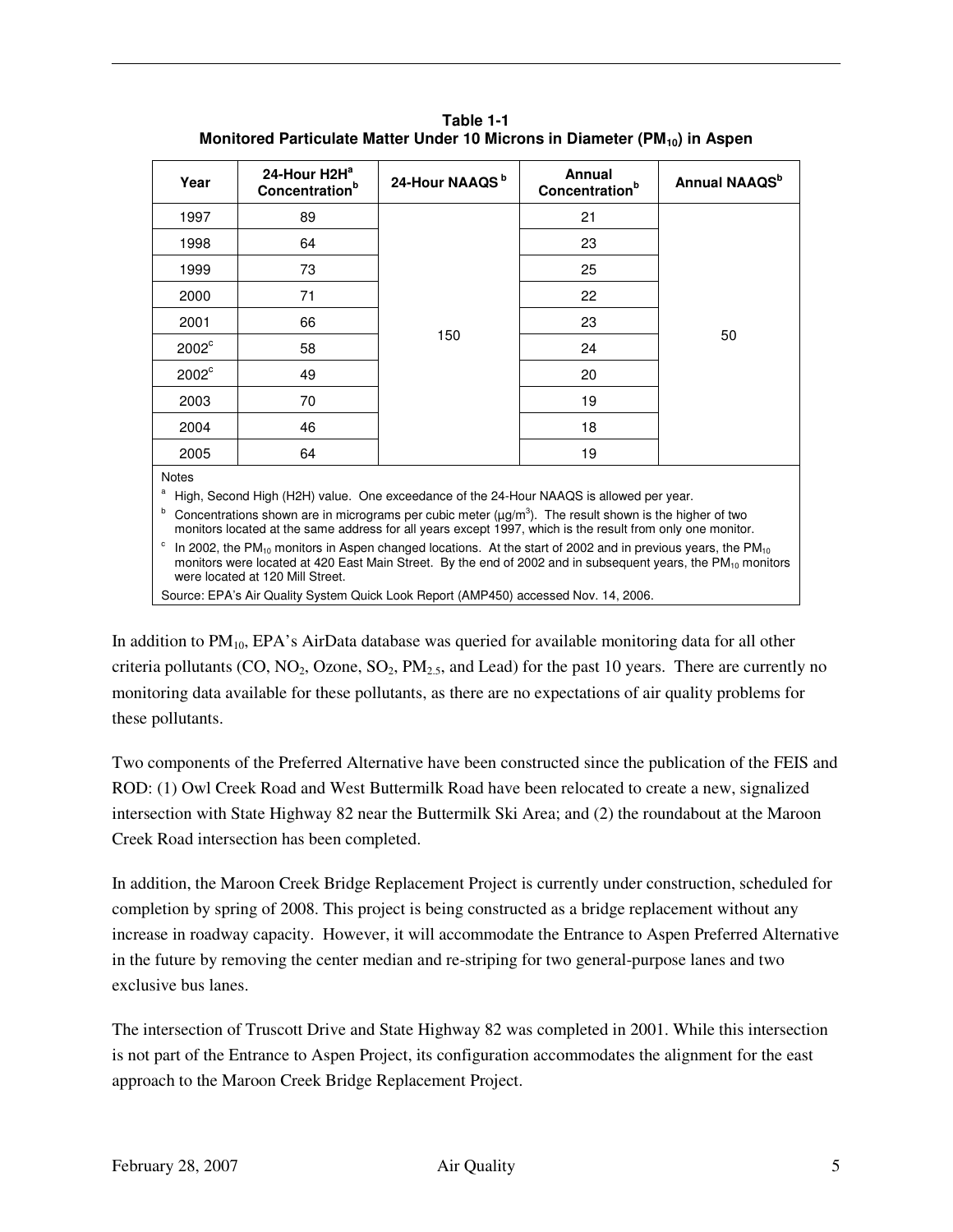A transportation easement across the Marolt-Thomas Open Space was conveyed from the City of Aspen to CDOT in August of 2002, as part of land exchange and mitigation agreements between CDOT and the City of Aspen and Pitkin County. (Refer to Appendix A and B in the 1998 Record of Decision for details of the open space conveyance agreements and mitigation commitments.)

## **2.0 Environmental Consequences**

### **2.1 Methodology**

The Technical Support Document (TSD) which accompanied the  $PM_{10}$  Redesignation Request and Maintenance Plan for the Aspen Area, and which was dated December 20, 2000, was obtained from the Colorado Air Pollution Control Division and reviewed. The existing and future pollutant emissions addressed in this analysis include existing and future project area  $PM_{10}$  emissions using the same factors and assumptions used in the TSD, with the following modifications:

- Existing analysis year is 2005 as opposed to 1997. Future analysis year is 2030 as opposed to 2015. Emissions from the activities described below were estimated and projected, as applicable, for both the existing and future year.
- State Highway 82 average annual daily traffic (AADT) for existing and future years was updated using the most recently available traffic projections and divided throughout the area by the same emissions inventory grid defined in the TSD (see Appendix A). Arterial, local, and gravel roads were assigned the same vehicle miles traveled (VMT) as that used in the TSD for 2005, for lack of current traffic data for these road types. (This is a reasonable assumption based on the decrease in AADT from 1997 to 2005; see further discussion of the current AADT below.) AADT was updated using the latest planning assumptions and traffic count information, as described in the technical reports for Social Environment and Community Character (FHWA and CDOT, February 2007c) and Traffic Characteristics and Safety (FHWA and CDOT, February, 2007b). The AADT growth rate assumed from 2005 to 2030 varies between 1.12% and 2.05% per year, depending on the roadway segment of State Highway 82 (see Appendix A). $^{2}$
- Emissions due to wood-burning fireplaces were assumed to remain capped through 2030 due to local ordinances.
- Emissions due to wood-burning stoves were compounded annually by 1.6 percent from the 1997 data for both 2005 and 2030, to be consistent with the increases used in the TSD.
- Emissions due to restaurants were compounded annually by 1.6 percent from the 1997 data for both 2005 and 2030, to be consistent with the increases used in the TSD.

 $\overline{a}$  $2$  Growth projections are based on actual traffic count data at various count locations. The adopted Regional Transportation Plan (RTP) and the Statewide RTP use this data and methodology, so it is also consistent with local plans and growth data.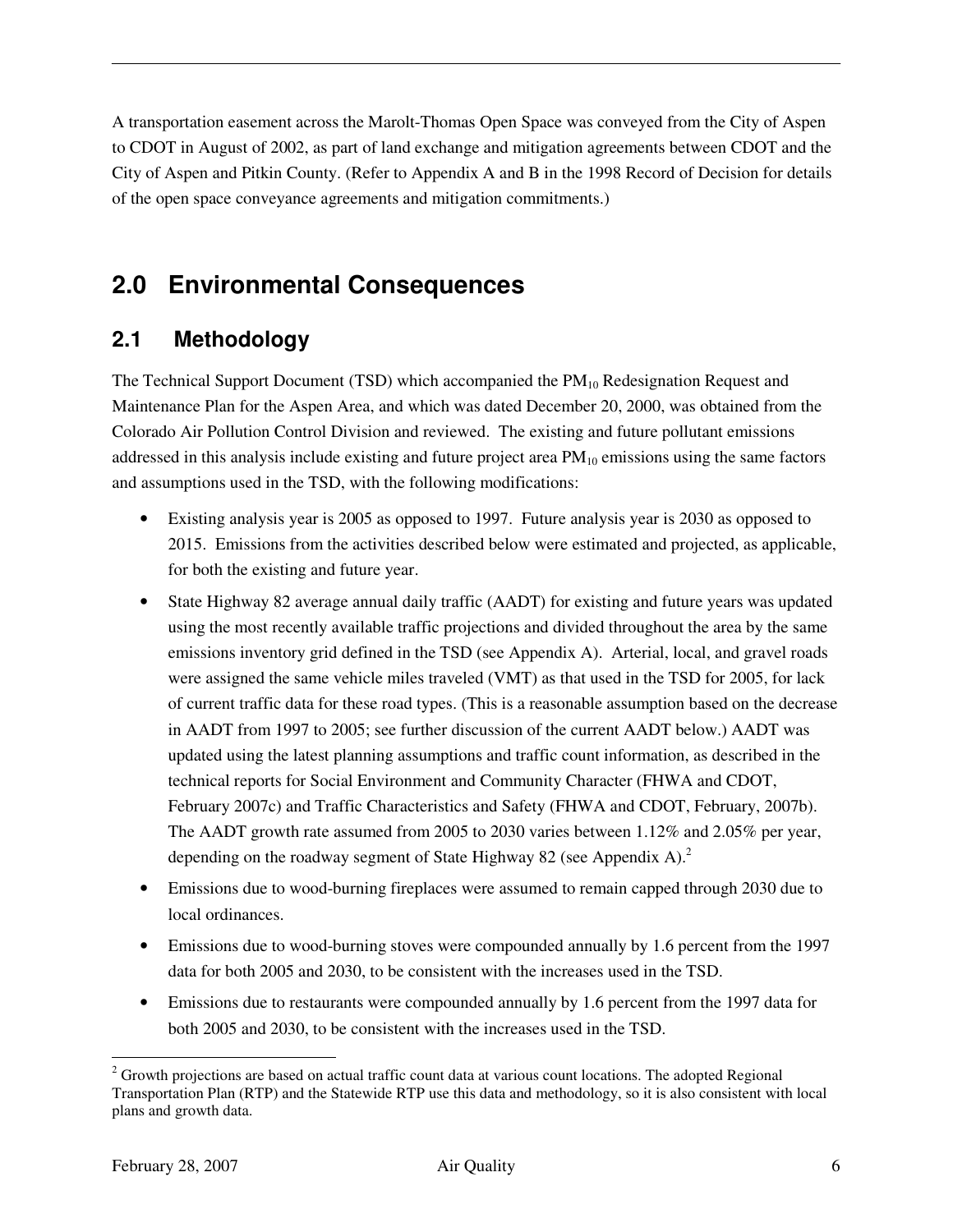• Aircraft emissions were projected to increase at a rate of 2.5 percent annually from the 1997 data for both 2005 and 2030, to be consistent with the increases used in the TSD.

The pollutant of concern in this analysis is  $PM_{10}$ . Other criteria pollutants, including VOCs, NOx, CO, SO2, and  $PM<sub>2.5</sub>$  are not of concern for this project because the area is designated as attainment for these pollutants. For roadway projects in non-attainment or maintenance areas, transportation conformity rules apply and hot-spot analyses are required for CO. Pitkin County is an attainment area with respect to CO and, therefore, is exempt from a CO hot-spot analysis.

The process used to calculate  $PM_{10}$  emissions from roads in the TSD was repeated using updated projected AADT for State Highway 82 (CDOT, 2006). These AADT data were assigned to the appropriate inventory grid, consistent with the grid used in the TSD. The TSD emissions were originally "modeled" using the paved road emission factor equation from EPA Publication AP-42. For the reevaluation, it is assumed that the paved road equation used in the TSD is still applicable. Since the preparation of the TSD, there has been only a very small (insignificant) change in the AP-42 equation, which has also been incorporated into the latest (MOBILE6.2) emissions model. This minor change in the AP-42 equation would reduce current  $PM_{10}$  emission estimates by less than 1% compared to the equation used in the prior TSD analysis. Therefore, the emissions estimates provided in this reevaluation are only very slightly conservative (high), and are thus consistent with the latest emissions model (MOBILE6.2) estimation procedures.

In the majority of inventory grid cells, the AADT for State Highway 82 in 2005 was approximately the same as the AADT in 1997. This decrease in projected growth is attributable to the general economic decline following September 11, 2001, as well as implementation of an incremental Transportation Management (TM) Program by the City of Aspen in 1995 (see the Traffic Characteristics and Safety Technical Report, and the System Management Technical Report for the Entrance to Aspen Environmental Reevaluation for more information on AADT). In light of this, the VMTs for arterial, local, and unpaved roads in 2005 were assumed to be the same as those in the TSD for 1997, to be conservative. The projected VMTs for arterial, local, and unpaved roads in 2030 were calculated based on the relationship between 2005 and 2030 volumes for State Highway 82, or calculated by the CDOT data base future traffic calculator (available on the CDOT website at www.dot.state.co.us). For unpaved roads, the same emission factor used in the TSD was used in this analysis.

Paved road emission factors, which were calculated using EPA's equation for re-entrained paved road dust (AP-42, 13.2.1 Paved Roads), were assumed to be the same factors used in the TSD. There are no new silt loading data which would be more appropriate to use for this reevaluation. For the purposes of the TSD, the paved road emission factors were based on a silt loading sampling study performed on March 3-20, 1997, and were substantially increased in the TSD from the sampled values (increases ranging from 42.5 percent to 217 percent, depending on the road type) to assume worst-case street sanding emissions. The TSD applied increases to the sampled values to account for the fact that the silt sampling was not conducted under worst-case silt loading conditions.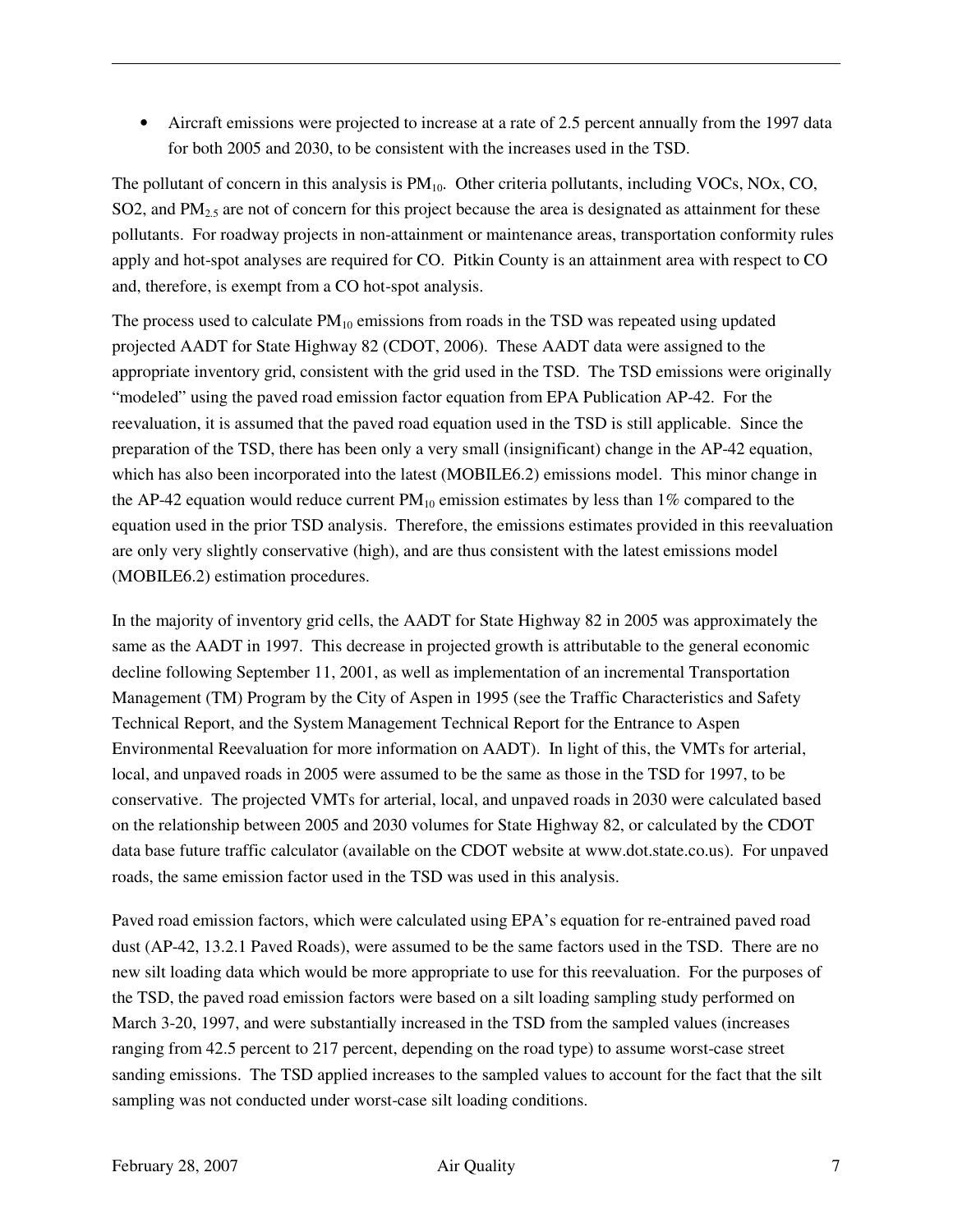For all sources other than roads, the increase rates used in the TSD were also used here. In all cases, 1997 levels were increased by a proportional rate to 2005, depending on the source type, and increased from there by the same rate to 2030. Contributions from these sources are minimal compared to the estimated PM<sub>10</sub> emissions from State Highway 82.

### **2.2 Preferred Alternative**

#### **2.2.1 PM10 Evaluation – Qualitative Hot-Spot Analysis and Comparison to Emissions Budget**

This project is within a federally designated air quality attainment/maintenance area for  $PM_{10}$ . Federal conformity rules (40 CFR 93) and guidance have been established to help ensure that federal actions or approvals do not impede state or local agency plans to attain or maintain compliance with NAAQS. A project of this type, which is not currently listed in a conforming plan and TIP, must comply with applicable criteria listed in 40 CFR 93.109, Table 1. There are currently no EPA-approved models or methodology available to quantitatively analyze individual projects for their potential to cause or contribute to  $PM_{10}$  concentrations.

 $PM_{10}$  monitoring data (refer to Table 1-1) shows the project area to be within NAAQS, with concentrations being less than half the standard for every year since 1998. The most recent violation of the standard occurred in 1991.

Since the adoption of the currently approved SIP (approved by EPA on July 14, 2003), the amount of sanding in the project area has substantially increased, as shown in Table 2-1. The City of Aspen had at one point used de-icers, but has begun using sand again as the preferred method to combat snow and ice on roadways, as allowed by the SIP. No direct correlation can be made between either a) the amount of sanding in the project area over the course of a winter season or b) lack of de-icer use, and the monitored concentrations shown in Table 1-1. Although sanding in the project area has substantially increased, the data in Table 1-1 shows a decreasing trend since the publication of the FEIS.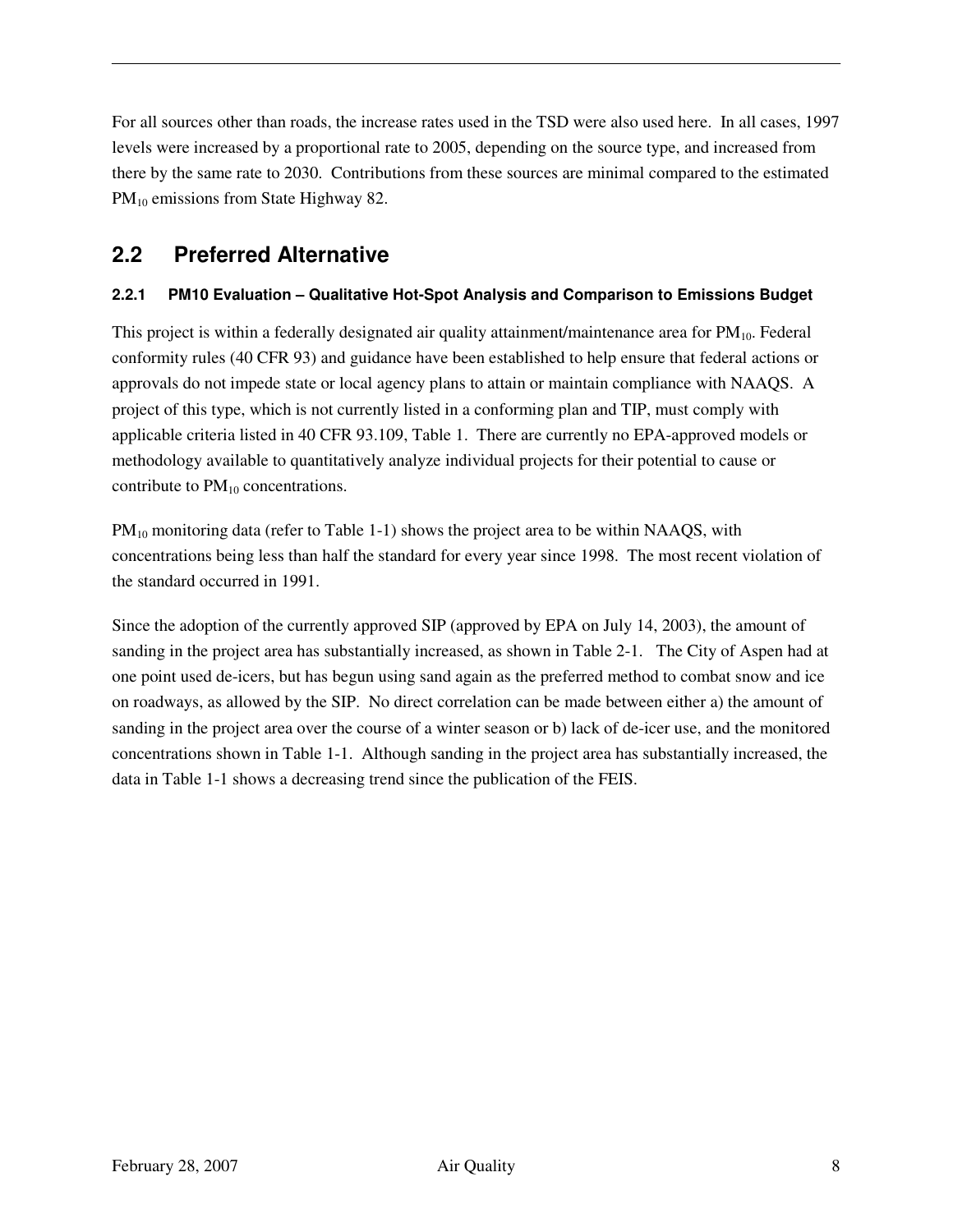| <b>Winter Season</b>                                                                                                 | <b>Tons Sand</b> |  |  |
|----------------------------------------------------------------------------------------------------------------------|------------------|--|--|
| 1996-97                                                                                                              | ND.              |  |  |
| 1997-98                                                                                                              | ND               |  |  |
| 1998-99                                                                                                              | ND               |  |  |
| 1999-2000                                                                                                            | ND               |  |  |
| 2000-01                                                                                                              | ND               |  |  |
| 2001-02                                                                                                              | 180              |  |  |
| 2002-03                                                                                                              | 389.7            |  |  |
| 2003-04                                                                                                              | 326.9            |  |  |
| 2004-05                                                                                                              | 581.5            |  |  |
| 2005-06                                                                                                              | 770.3            |  |  |
| <sup>a</sup> Data provided by Lee Cassin, Environmental Health Director<br>for the City of Aspen.<br>$ND = No data.$ |                  |  |  |

**Table 2-1 Aspen Sanding Data<sup>a</sup>**

The emission factors, which were used for the current and future  $PM_{10}$  emissions estimates (see Appendix A), accounted for street sanding through a silt loading study in the project area and, as noted in the TSD, by substantially increasing these emission factors (increases ranging from 42.5 percent to 217 percent depending on road type) based on silt loading data from Montana and elsewhere in Colorado.

Control measures which are listed in the SIP and discussed more explicitly in Section 3.0, are permanent and enforceable. These measures were included in the SIP and adopted to help the area achieve and maintain attainment with  $PM_{10}$  standards. Operational and construction emissions as a result of this project will not affect the implementation of these currently required control measures.

In the Aspen maintenance plan, Colorado established an emissions budget of 16,668 lbs/day for the year 2015 and beyond, of which 16,244 lbs/day were attributed to mobile sources. The total of the 2015 mobile source portion of the  $PM_{10}$  emissions budget includes emissions from fugitive dust and vehicle exhaust from highways, paved arterial and local roads, and gravel roads. EPA's approval of 16,668 lbs/day as the budget means that this value must be used for conformity determinations for 2015 and beyond. However, to be conservative,  $PM_{10}$  emissions in the study area were compared to the mobile source portion of the budget in this reevaluation.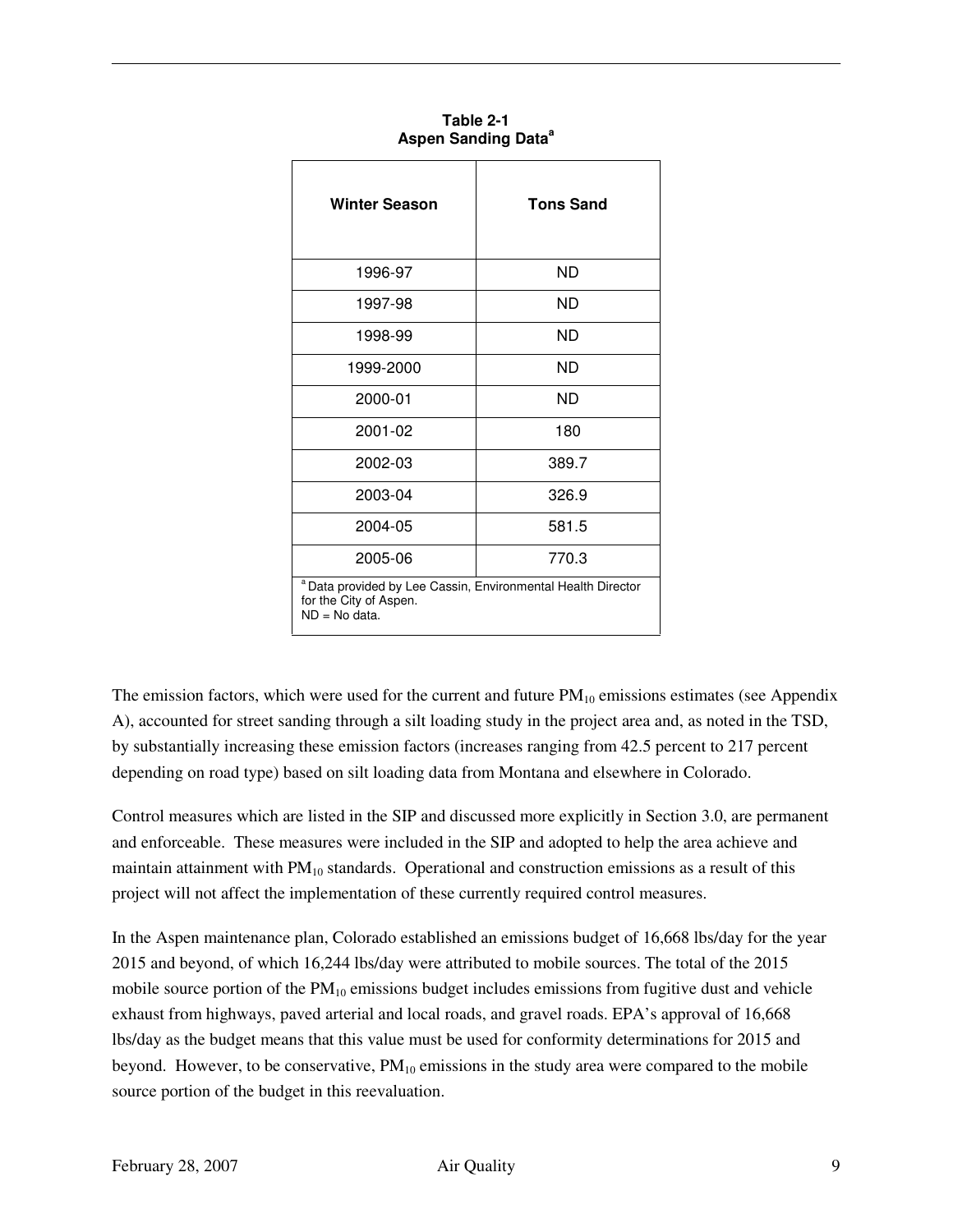Table 2-2 shows the estimated  $PM_{10}$  emissions in the study area from all mobile sources. As shown in the table, and in Appendix A, the estimated emissions in 2005 and in 2030 in the project area compare favorably to the emissions calculated in the approved SIP for 1997 and 2015. Mobile source emissions for the project area are largely driven (via re-entrained fugitive dust) by the VMT on Highway 82, and the decrease in emissions between the 1997 data in the SIP and current (2005) conditions is the result of a relative decrease in estimated VMT. Similarly, the lower  $PM_{10}$  emissions forecasted in 2030 compared to the 2015 SIP estimate are due to today's lower VMT estimate for 2030.<sup>3</sup> As shown in Table 2-2, the Preferred Alternative conforms with the 2015 SIP, and mobile source  $PM_{10}$  emissions would remain within the mobile source portion of the emissions budget of 16,244 lbs/day in the year 2030. (See Section 3.0 for a discussion of control and mitigation measures for mobile source emissions.)

 $\overline{a}$ 

<sup>&</sup>lt;sup>3</sup> All VMT data, previous and current, uses the CDOT traffic database and forecasts based on historic trend analysis for continuous count locations (the same locations are used for both analyses). The decrease in the projected VMT from the FEIS to 2006 is attributable to several factors, including a slow down in the growth of traffic and transit ridership (including a short-term downturn) as a result of the economic downturn following September 11, 2001, as well as the Transportation Management (TM) program implemented by the City of Aspen in 1995. The TM program includes effective measure to detour travel into town including parking restrictions and fees. See the System Management Technical Report (FHWA and CDOT, February 2007a) for more detail.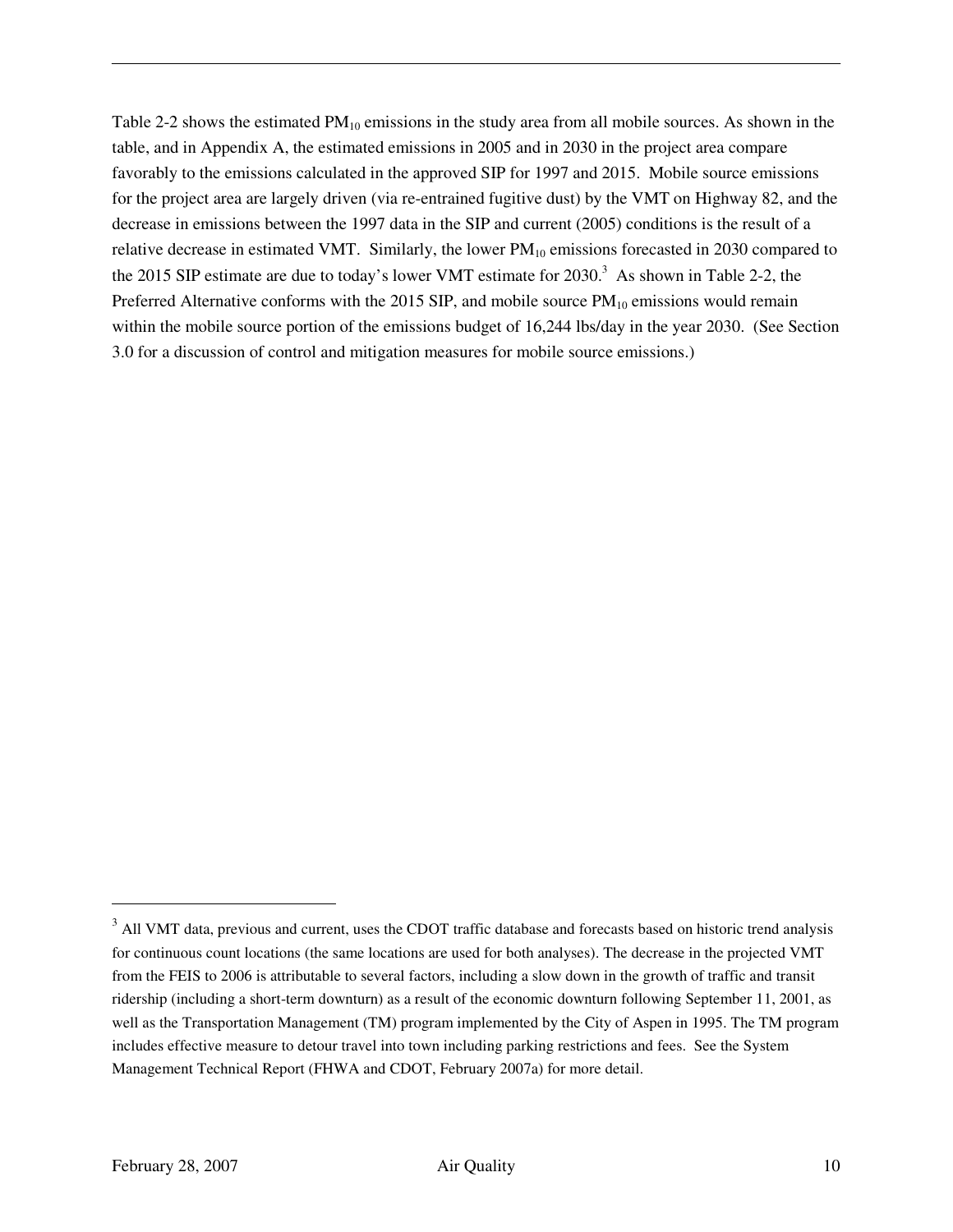| Year                                                                                        | <b>VMT</b><br>(SH 82) | $PM_{10}$ Emissions from<br><b>All Mobile Sources</b><br>(Total Ibs/day) |                           |                |
|---------------------------------------------------------------------------------------------|-----------------------|--------------------------------------------------------------------------|---------------------------|----------------|
|                                                                                             |                       | <b>Road Dust</b><br><b>Activity</b><br>(All Roads)                       | Vehicle<br><b>Exhaust</b> | <b>Total</b>   |
| 1997                                                                                        | 117,706 <sup>a</sup>  | $10,087^{\circ}$                                                         | $44^\circ$                | $10,131^\circ$ |
| 2015<br>(projected<br>in 2003)                                                              | $189,036^a$           | $16,200^\circ$                                                           | $44^\circ$                | $16,244^{c,e}$ |
| 2005                                                                                        | 116,402 <sup>b</sup>  | $9,846^d$                                                                | $44^d$                    | $9,890^d$      |
| 2015<br>(updated<br>projections) <sup>†</sup>                                               | 142,067               | 12,082                                                                   | 44                        | 12,126         |
| $2025^{\dagger}$                                                                            | 167,732               | 14,318                                                                   | 44                        | 14,318         |
| 2030                                                                                        | 180,564 <sup>b</sup>  | $15,436^d$                                                               | $44^d$                    | $15,480^d$     |
| Notes:<br><sup>a</sup> 1997 and 2015 VMT from Technical Support Document (TSD) (CDPHE 2000) |                       |                                                                          |                           |                |

#### **Table 2-2 State Highway 82 VMT and Total PM10 Emissions from All Mobile Sources**

<sup>a</sup>1997 and 2015 VMT from Technical Support Document (TSD) (CDPHE, 2000)

 $b$  2005 and 2030 VMT calculated for this reevaluation (Appendix A). See also System Management and Traffic Technical Report for updated traffic forecasts (FHWA and CDOT, 2007a, 2007b).

 $\textdegree$  1997 and 2015 PM<sub>10</sub> emissions from EPA, Federal Register Volume 68, Number 94, Pages 26212-26220, May 15, 2003.

 $d$  2005 and 2030 PM<sub>10</sub> emissions calculated for this reevaluation (Appendix A)

 $e$  16,244 lb/day is the portion of the PM<sub>10</sub> emissions budget that is attributable to mobile sources for 2015 and beyond, set forth in the 2015 SIP (Federal Register, Volume 68, Number 94, Pages 26212-26220, May 15, 2003)

<sup>f</sup> Updated 2015 values and 2025 values were interpolated from 2005 and 2030 calculations, to show that the years for which consistency with the budget is demonstrated is no more than 10 years apart, per 40 CFR 118(b).

In addition to the mobile sources described above, other  $PM_{10}$  emission sources include aircraft and restaurant activity, wood-burning stoves and inserts, and wood-burning fireplaces. (In addition to reentrained road dust, wood-burning is a primary source of  $PM_{10}$  emissions in the Aspen area. The City of Aspen and Pitkin County have adopted local ordinances that limit the number of wood-burning devices in new construction in the Aspen area, and also have adopted local ordinances that require emission controls for new restaurant grills.) As shown in Table 2-3, and in Appendix A, the total  $PM_{10}$  emissions in the study area are estimated to be 15,964 lbs/day in the year 2030, remaining within the total emissions budget of 16,668 lbs/day as set forth in the SIP for the year 2015 and beyond.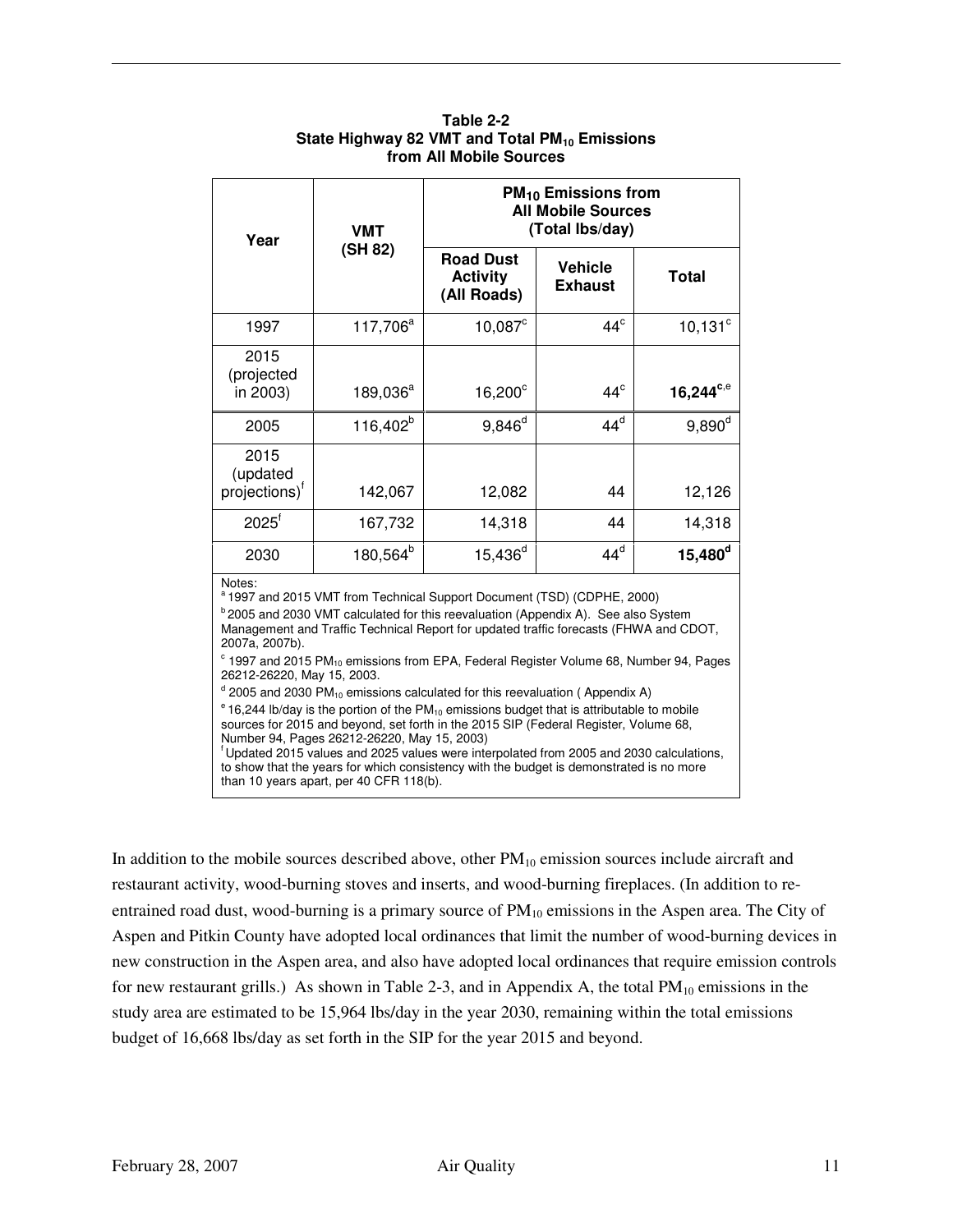| Year                                                             | <b>All Mobile</b><br>Sources <sup>a</sup> | <b>Aircraft</b><br>&<br>Restaurant | Wood<br><b>Burning</b> | Total               |
|------------------------------------------------------------------|-------------------------------------------|------------------------------------|------------------------|---------------------|
| 1997 <sup>b</sup>                                                | 10,131                                    | 55                                 | 317                    | 10,503              |
| 2015<br>(projected in<br>$2003)$ <sup>b</sup>                    | 16,244                                    | 80                                 | 345                    | 16,668 <sup>d</sup> |
| 2005 <sup>c</sup>                                                | 9,890                                     | 65                                 | 329                    | 10,284              |
| 2015<br>(updated<br>projections) <sup>e</sup>                    | 12,126                                    | 83                                 | 347                    | 12,556              |
| $2025^e$                                                         | 14,318                                    | 100                                | 366                    | 14,784              |
| 2030 <sup>c</sup>                                                | 15,480                                    | 109                                | 375                    | 15,964              |
| Notes:<br><sup>a</sup> See Table 2-2 for mobile source emissions |                                           |                                    |                        |                     |

#### **Table 2-3 Total PM10 Emissions - All Sources (lbs/day)**

<sup>b</sup> PM<sub>10</sub> emissions for 1997 and 2015 from EPA, Federal Register Volume 68,

Number 94, Pages 26212-26220, May 15, 2003.

 $\textdegree$  PM<sub>10</sub> emissions for 2005 and 2030 calculated for this reevaluation (see Appendix A)

 $d$  16,668 lbs/day is the total (all sources) PM<sub>10</sub> emissions budget for 2015 and beyond, set forth in the 2015 SIP (Federal Register, Volume 68, Number 94, Pages 26212-26220, May 15, 2003) e Updated 2015 values and 2025 values were interpolated from 2005 and 2030 calculations, to show that the years for which consistency with the budget is

demonstrated is no more than 10 years apart, per 40 CFR 118(b).

In conclusion, in 2030, it is expected there would be reduced  $PM_{10}$  emissions in the general area of the project, relative to the emissions projected in the SIP for 2015, due to CDOT's reduced AADT projections. This qualitative evaluation of  $PM_{10}$  indicates that the air quality impacts of these emissions should remain below NAAQS limits in 2030, based on the finding by EPA that the prior 2015 emission inventory would maintain compliance with NAAQS limits.

#### **Conformity Requirements and Summary of Criteria Met**

Under 40 CFR 93.104(d), air quality conformity must be re-determined when three years have elapsed since the most recent major step to advance a project, and a Reevaluation is done. Under 40 CFR 93.109, Table 1, the Transportation Conformity rules summarize conformity criteria for a "project not from a conforming plan and TIP." There is not an approved Long-Range Transportation Plan ("Plan") in this largely rural area of Colorado, and there is no approved Transportation Improvement Plan (TIP) applicable to the project area. Therefore, the criteria listed in this portion of Table 1 must be met to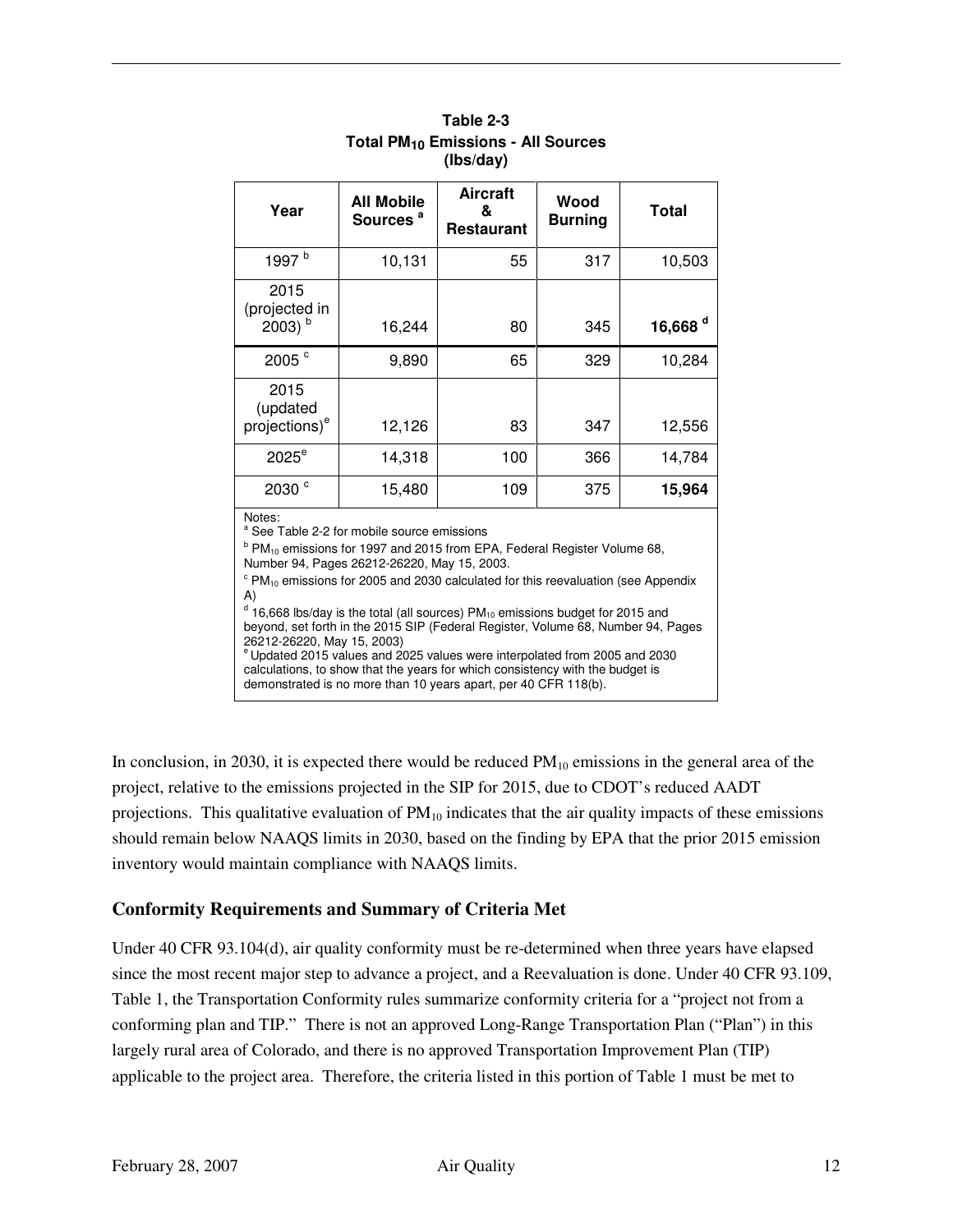determine that the project is in conformity with Clean Air Act requirements. The applicable criteria from Table 1 of 40 CFR 93.109, and a brief description of how each are met, follows:

- 1) 93.110 Latest planning assumptions the latest planning assumptions, including updated land use plans, traffic data and projections were documented for the reevaluation and used in this air quality analysis (see Section 2.1, Methodology, for more information).
- 2) 93.111 Latest emissions model As described in Section 2.1, Methodology, the process used to calculate  $PM_{10}$  emissions from roads in the TSD was repeated using updated projected AADT for State Highway 82 (CDOT, 2006). These AADT data were assigned to the appropriate inventory grid, consistent with the grid used in the TSD. The TSD emissions were originally "modeled" using the paved road emission factor equation from EPA Publication AP-42. For the reevaluation, it is assumed that the paved road equation used in the TSD is still applicable. Since the preparation of the TSD, there has been only a very small (insignificant) change in the AP-42 equation, which has also been incorporated into the latest (MOBILE6.2) emissions model. This minor change in the AP-42 equation would reduce current  $PM_{10}$  emission estimates by less than 1% compared to the equation used in the prior TSD analysis. Therefore, the emissions estimates provided in this reevaluation are only very slightly conservative (high), and are thus consistent with the latest emissions model (MOBILE6.2) estimation procedures.
- 3) 93.113(d) TCMs (Transportation Control Measures) the TCMs included in the enforceable State Implementation Plan (SIP) for the area will continue to apply if the proposed project is implemented.
- 4) 93.114 Currently conforming Plan and TIP Under 93.114(b), it states "this criterion is not required to be satisfied at the time of project approval for a TCM specifically included in the applicable SIP." Because the Aspen area is not within the jurisdiction of a Metropolitan Planning Organization (MPO) with a Long Range Plan and TIP, this requirement does not apply to this reevaluation for determining conformity (Haas, 2006).
- 5) 93.116 CO and PM10 hot-spots  $PM_{10}$  quantitative hot-spot analysis is not currently required by EPA rules. Qualitative  $PM_{10}$  evaluation has been completed as described above. CO hot-spot analysis is not required because the area is attainment with respect to CO.
- 6) 93.117 PM<sub>10</sub> control measures PM<sub>10</sub> control measures included in the enforceable State Implementation Plan (SIP) for the area will continue to apply if the proposed project is implemented.
- 7) 93.118 or 93.119 Emissions budget or emissions reduction the analysis presented above shows that the emissions budget will be met with project implementation.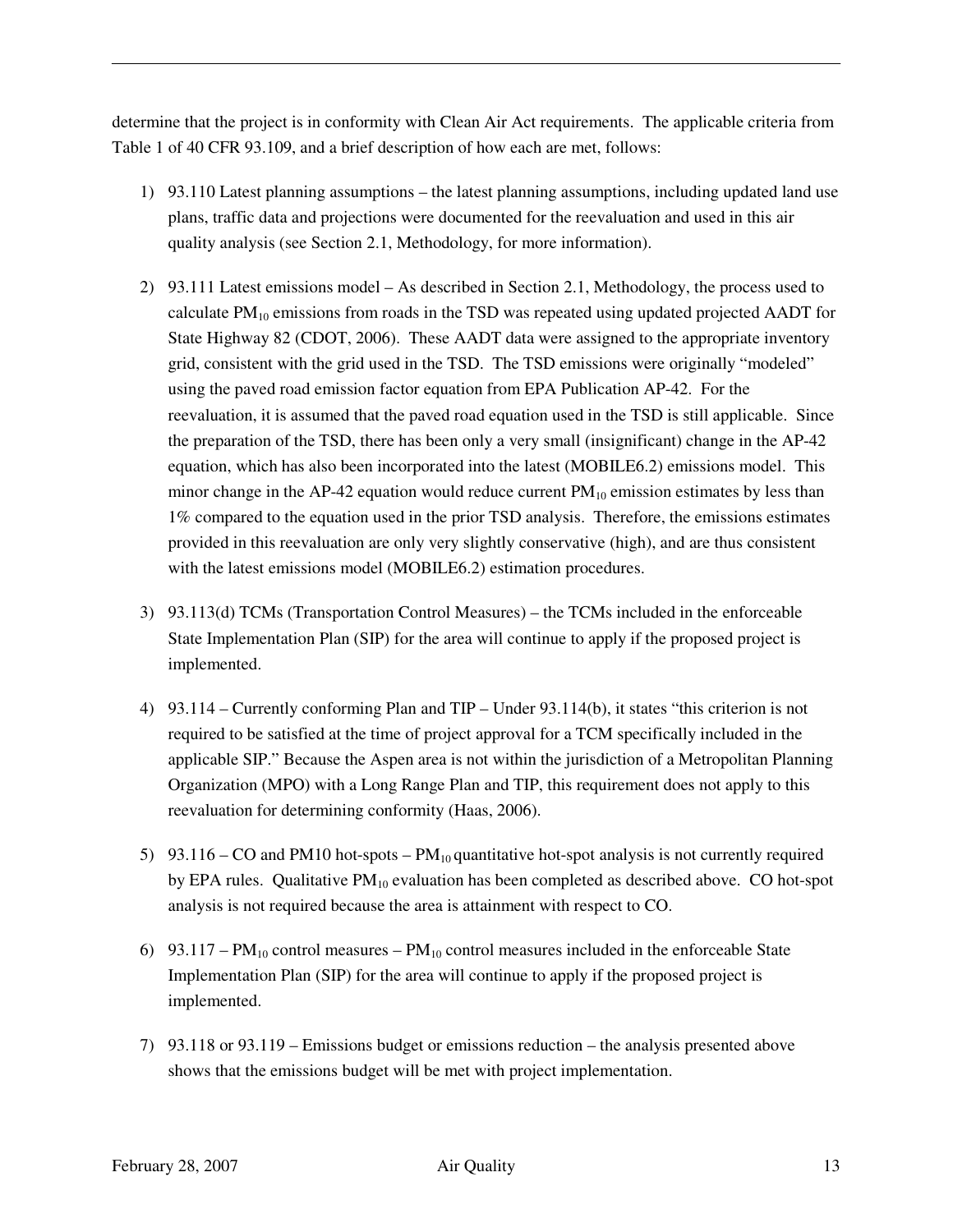Thus, the Preferred Alternative is in conformity with the SIP for 2015 and the Clean Air Act requirements. This reevaluation addresses all applicable conformity requirements in 40 CFR 93.

#### **2.2.2 Mobile Source Air Toxics (MSATs)**

On February 3, 2006, the FHWA released its interim guidance on when and how to analyze MSATs in the NEPA process for highways. The following discussion is in accordance with the interim guidance.

In addition to the criteria air pollutants for which there are NAAQS, the EPA also regulates air toxics. Most air toxics originate from human-made sources, including on-road mobile sources, non-road mobile sources (e.g., airplanes), area sources (e.g., dry cleaners) and stationary sources (e.g., factories or refineries). The FHWA has prepared guidance (dated February 3, 2006) on the analysis of mobile source air toxics for highway projects.

MSATs are a subset of the 188 air toxics defined by the Clean Air Act. MSATs are compounds emitted from highway vehicles and non-road equipment. Some toxic compounds are present in fuel and are emitted to the air when the fuel evaporates or passes through the engine unburned. Other toxics are emitted from the incomplete combustion of fuels or as secondary combustion products. Metal air toxics also result from native soils, liquid deicers, engine wear or from impurities in oil or gasoline. (See Document No.EPA420-R-00-023, December 2000).

The EPA is the lead Federal Agency for administering the Clean Air Act and has certain responsibilities regarding the health effects of MSATs. The EPA issued a Final Rule on Controlling Emissions of Hazardous Air Pollutants from Mobile Sources (66 FR 17229, March 29, 2001). This rule was issued under the authority in Section 202 of the Clean Air Act. In its rule, EPA examined the impacts of existing and newly promulgated mobile source control programs, including its reformulated gasoline (RFG) program, its national low emission vehicle (NLEV) standards, its Tier 2 motor vehicle emissions standards and gasoline sulfur control requirements, and its proposed heavy duty engine and vehicle standards and on-highway diesel fuel sulfur control requirements. Between 2000 and 2020, FHWA projects that even with a 64 percent increase in VMT, these control programs will reduce on-highway emissions of benzene, formaldehyde, 1,3-butadiene, and acetaldehyde by 57 percent to 65 percent, and will reduce on-highway diesel PM emissions by 87 percent, as shown in Figure 2-1.

As a result, EPA concluded that no further motor vehicle emissions standards or fuel standards were necessary to further control MSATs. The agency is preparing another rule under authority of CAA Section 202(1) that will address these issues and could make adjustments to the full 21 and the primary six MSATs.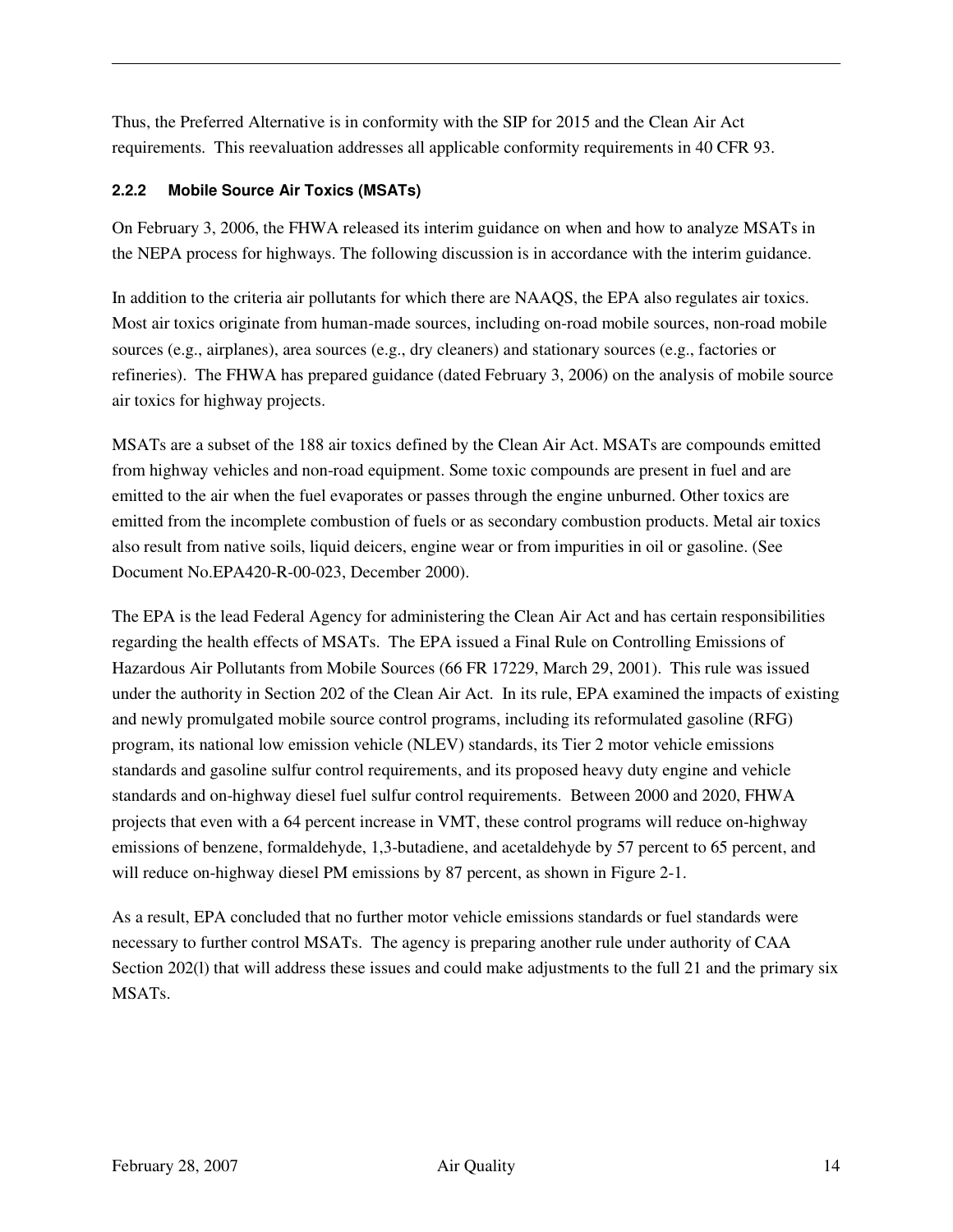

**Figure 2-1 Annual VMT vs. MSAT Emissions 2000-2020** 

#### **Unavailable Information for Project Specific MSAT Impact Analysis**

This report includes a basic analysis of the likely MSAT emission impacts of the Preferred Alternative selected in the 1998 ROD. However, available technical tools do not allow the prediction of the projectspecific health impacts of the emission changes associated with the project. Due to these limitations, the following discussion is included in accordance with CEQ regulations (40 CFR 1502.22(b)) regarding incomplete or unavailable information.

*Information that is Unavailable or Incomplete.* Evaluating the environmental and health impacts from MSATs on a proposed highway/transit project would involve several key elements, including emissions modeling, dispersion modeling to estimate ambient concentrations resulting from the estimated emissions, exposure modeling to estimate human exposure to the estimated concentrations, and then final determination of health impacts based on the estimated exposure. Each of these steps is encumbered by technical shortcomings or uncertain science that prevents a more complete determination of the MSAT health impacts of this project.

1. Emissions: The EPA tools to estimate MSAT emissions from motor vehicles are not sensitive to key variables determining emissions of MSATs in the context of highway projects. While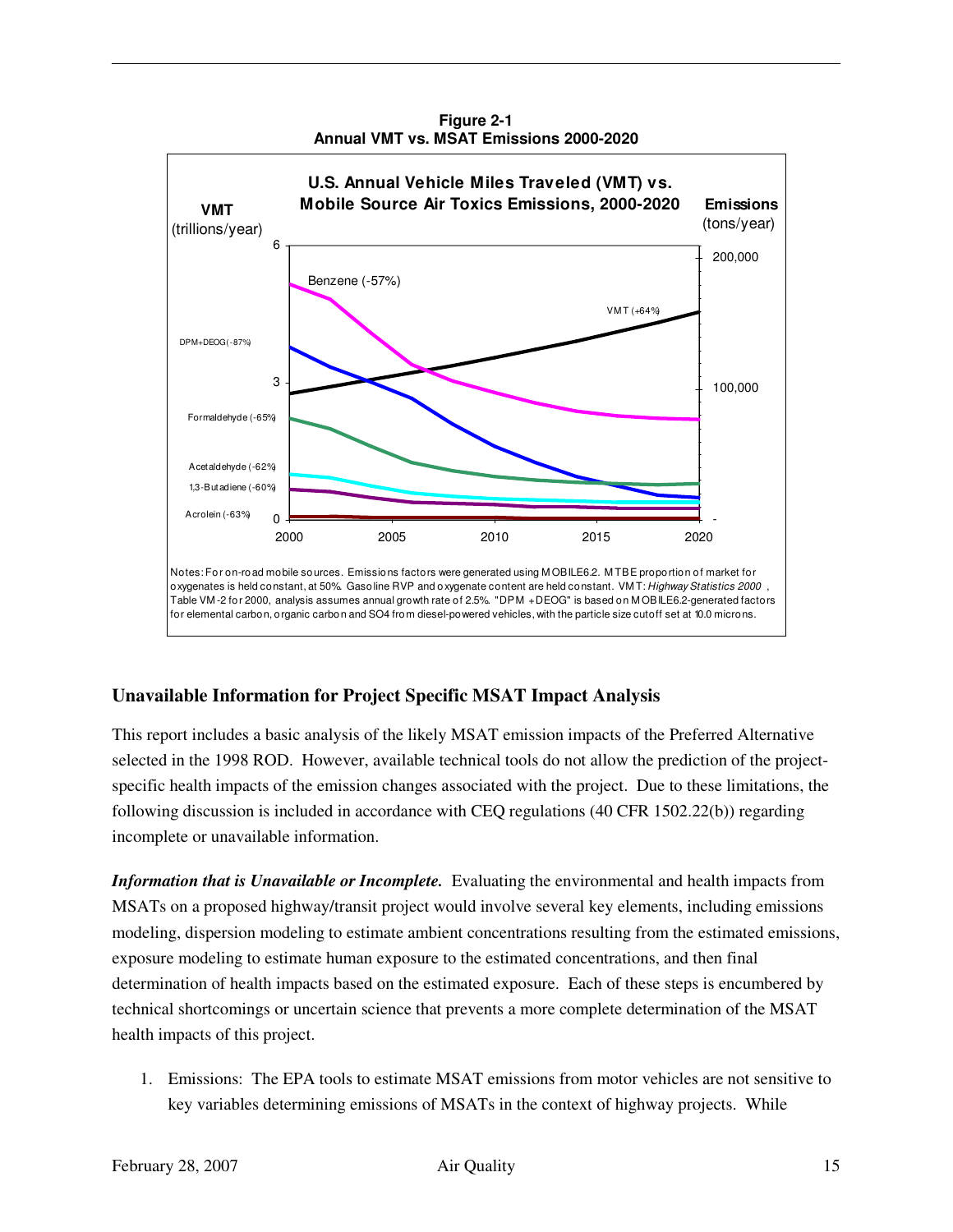MOBILE 6.2 is used to predict emissions at a regional level, it has limited applicability at the project level. MOBILE 6.2 is a trip-based model--emission factors are projected based on a typical trip of 7.5 miles, and on average speeds for this typical trip. This means that MOBILE 6.2 does not have the ability to predict emission factors for a specific vehicle operating condition at a specific location at a specific time. Because of this limitation, MOBILE 6.2 can only approximate the operating speeds and levels of congestion likely to be present on the largest-scale projects, and cannot adequately capture emissions effects of smaller projects. For particulate matter, the model results are not sensitive to average trip speed, although the other MSAT emission rates do change with changes in trip speed. Lastly, in its discussions of PM under the conformity rule, EPA has identified problems with MOBILE6.2 as an obstacle to quantitative analysis.

These deficiencies compromise the capability of MOBILE 6.2 to estimate MSAT emissions. MOBILE6.2 is an adequate tool for projecting emissions trends, and performing relative analyses between alternatives for very large projects, but it is not sensitive enough to capture the effects of travel changes tied to smaller projects or to predict emissions near specific roadside locations.

- 2. Dispersion. The tools to predict how MSATs disperse are also limited. The EPA's current regulatory models, CALINE3 and CAL3QHC, were developed and validated more than a decade ago for the purpose of predicting episodic concentrations of carbon monoxide to determine compliance with the NAAQS. The performance of dispersion models is more accurate for predicting maximum concentrations that can occur at some time at some location within a geographic area. This limitation makes it difficult to predict accurate exposure patterns at specific times at specific highway project locations across an urban area to assess potential health risk. The National Cooperative Highway Research Program (NCHRP) is conducting research on best practices in applying models and other technical methods in the analysis of MSATs. This work also will focus on identifying appropriate methods of documenting and communicating MSAT impacts in the NEPA process and to the general public. Along with these general limitations of dispersion models, FHWA is also faced with a lack of monitoring data in most areas for use in establishing project-specific MSAT background concentrations.
- 3. Exposure Levels and Health Effects. Finally, even if emission levels and concentrations of MSATs could be accurately predicted, shortcomings in current techniques for exposure assessment and risk analysis preclude us from reaching meaningful conclusions about projectspecific health impacts. Exposure assessments are difficult because it is difficult to accurately calculate annual concentrations of MSATs near roadways, and to determine the portion of a year that people are actually exposed to those concentrations at a specific location. These difficulties are magnified for 70-year cancer assessments, particularly because unsupportable assumptions would have to be made regarding changes in travel patterns and vehicle technology (which affects emissions rates) over a 70-year period. There are also considerable uncertainties associated with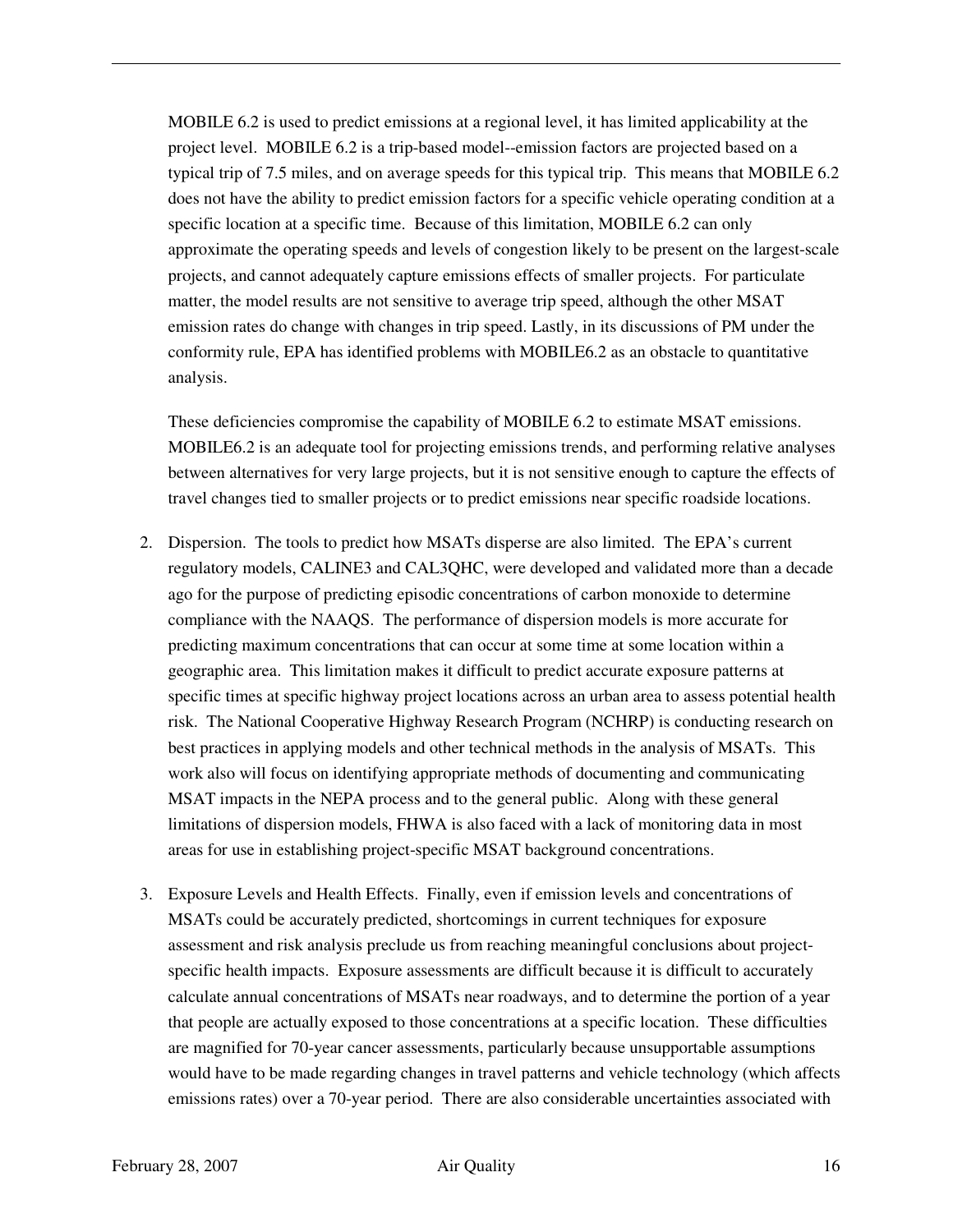the existing estimates of toxicity of the various MSATs, because of factors such as low-dose extrapolation and translation of occupational exposure data to the general population. Because of these shortcomings, any calculated difference in health impacts between alternatives is likely to be much smaller than the uncertainties associated with calculating the impacts. Consequently, the results of such assessments would not be useful to decision makers, who would need to weigh this information against other project impacts that are better suited for quantitative analysis.

#### *Summary of Existing Credible Scientific Evidence Relevant to Evaluating the Impacts of MSATs.*

Research into the health impacts of MSATs is ongoing. For different emission types, there are a variety of studies that show that some either are statistically associated with adverse health outcomes through epidemiological studies (frequently based on emissions levels found in occupational settings) or that animals demonstrate adverse health outcomes when exposed to large doses.

Exposure to toxics has been a focus of a number of EPA efforts. Most notably, the agency conducted the National Air Toxics Assessment (NATA) in 1996 to evaluate modeled estimates of human exposure applicable to the county level. While not intended for use as a measure of or benchmark for local exposure, the modeled estimates in the NATA database best illustrate the levels of various toxics when aggregated to a national or State level.

The EPA is in the process of assessing the risks of various kinds of exposures to these pollutants. The EPA Integrated Risk Information System (IRIS) is a database of human health effects that may result from exposure to various substances found in the environment. The IRIS database is located at http://www.epa.gov/iris. The following toxicity information for the six prioritized MSATs was taken from the IRIS database Weight of Evidence Characterization summaries. This information is taken verbatim from EPA's IRIS database and represents the Agency's most current evaluations of the potential hazards and toxicology of these chemicals or mixtures.

- **Benzene** is characterized as a known human carcinogen.
- The potential carcinogenicity of **acrolein** cannot be determined because the existing data are inadequate for an assessment of human carcinogenic potential for either the oral or inhalation route of exposure.
- **Formaldehyde** is a probable human carcinogen, based on limited evidence in humans, and sufficient evidence in animals.
- **1,3-butadiene** is characterized as carcinogenic to humans by inhalation.
- **Acetaldehyde** is a probable human carcinogen based on increased incidence of nasal tumors in male and female rats and laryngeal tumors in male and female hamsters after inhalation exposure.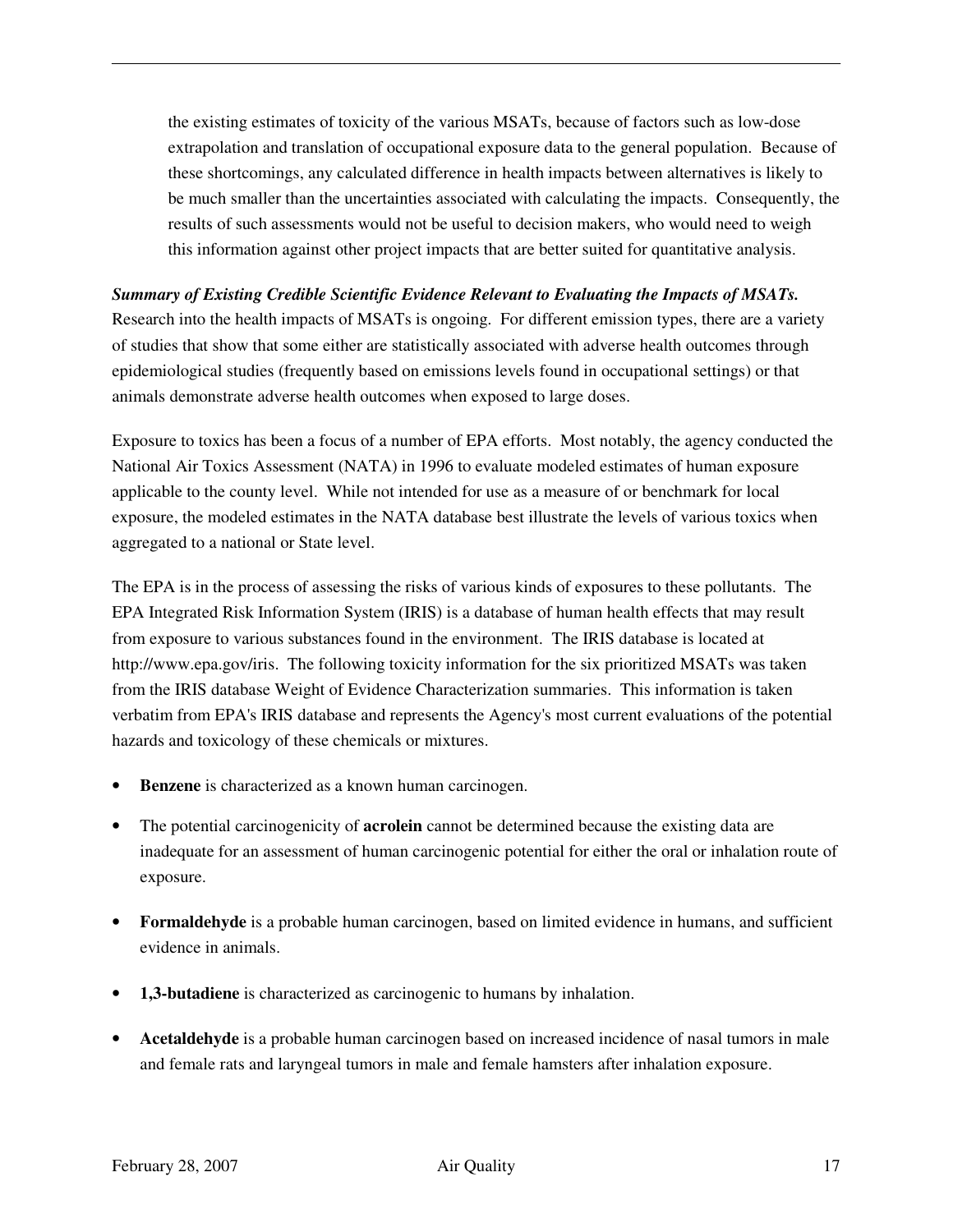- **Diesel exhaust** (DE) is likely to be carcinogenic to humans by inhalation from environmental exposures. Diesel exhaust as reviewed in this document is the combination of diesel particulate matter and diesel exhaust organic gases.
- **Diesel exhaust** also represents chronic respiratory effects, possibly the primary noncancer hazard from MSATs. Prolonged exposures may impair pulmonary function and could produce symptoms, such as cough, phlegm, and chronic bronchitis. Exposure relationships have not been developed from these studies.

There have been other studies that address MSAT health impacts in proximity to roadways. The Health Effects Institute, a non-profit organization funded by EPA, FHWA, and industry has undertaken a major series of studies to research near-roadway MSAT hot spots, the health implications of the entire mix of mobile source pollutants, and other topics. The final summary of the series is not expected for several years.

Some recent studies have reported that proximity to roadways is related to adverse health outcomes particularly respiratory problems<sup>4</sup>. Much of this research is not specific to MSATs, instead surveying the full spectrum of both criteria and other pollutants. The FHWA cannot evaluate the validity of these studies, but more importantly, they do not provide information that would be useful to alleviate the uncertainties listed above and enable the performance of a more comprehensive evaluation of the health impacts specific to this project.

 $\overline{a}$ 

<sup>4</sup> South Coast Air Quality Management District, Multiple Air Toxic Exposure Study-II (2000); Highway Health Hazards, The Sierra Club (2004) summarizing 24 Studies on the relationship between health and air quality); NEPA's Uncertainty in the Federal Legal Scheme Controlling Air Pollution from Motor Vehicles, Environmental Law Institute, 35 ELR 10273 (2005) with health studies cited therein.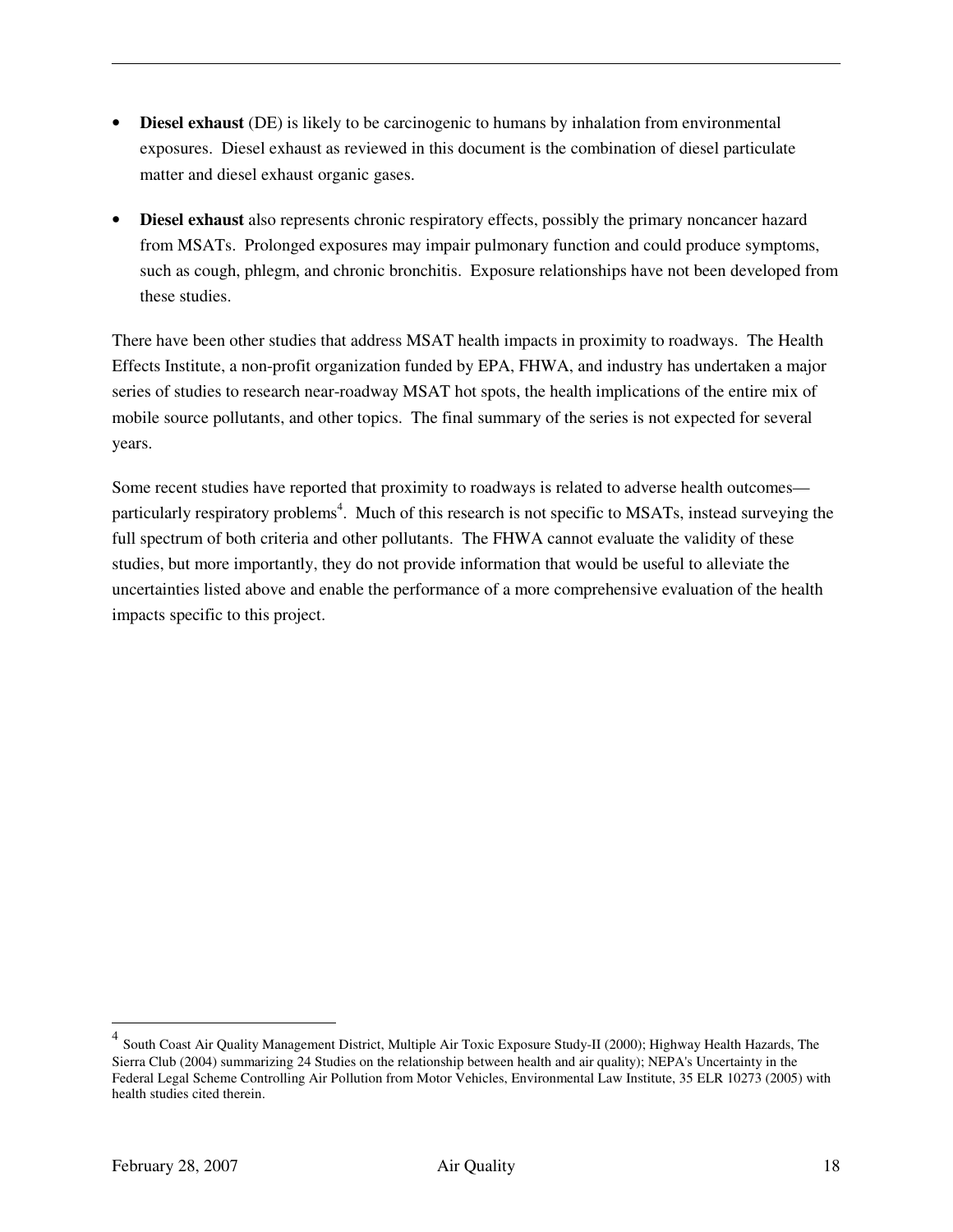*Relevance of Unavailable or Incomplete Information to Evaluating Reasonably Foreseeable Significant Adverse Impacts on the Environment, and Evaluation of Impacts Based upon Theoretical Approaches or Research Methods Generally Accepted in the Scientific Community.* Because of the uncertainties outlined above, FHWA believes a quantitative assessment of the effects of air toxic emissions impacts on human health cannot be made at the transportation project level. While available tools do allow us to reasonably predict relative emissions changes between alternatives for larger projects, the amount of MSAT emissions from the Preferred Alternative and MSAT concentrations or exposures created by the Preferred Alternative cannot be predicted with enough accuracy to be useful in estimating health impacts. (As noted above, the current emissions model is not capable of serving as a meaningful emissions analysis tool for smaller projects.) Therefore, the relevance of the unavailable or incomplete information is that it is not possible to make a determination of whether the Preferred Alternative selected in the 1998 ROD would have "significant adverse impacts on the human environment."

This document provides a qualitative analysis of MSAT emissions relative to the Preferred Alternative and acknowledges that the project may result in increased exposure to MSAT emissions in certain locations, while decreasing exposures in other locations, although the concentrations and duration of exposures are uncertain, and because of this uncertainty, the health effects from these emissions cannot be estimated.

#### **Project-Level MSAT Discussion**

As discussed above, FHWA believes technical shortcomings of emissions and dispersion models and uncertain science with respect to health effects prevent meaningful or reliable estimates of MSAT emissions and effects of this transportation project. However, even though reliable methods do not exist to accurately estimate the health impacts of MSATs at the transportation project level, it is possible to qualitatively assess the levels of future MSAT emissions under the project. Although a qualitative analysis cannot identify and measure health impacts from MSATs, it can give a basis for identifying potential MSAT emissions from the Preferred Alternative. The qualitative assessment presented below is derived in part from a study conducted by the FHWA entitled A Methodology for Evaluating Mobile Source Air Toxic Emissions Among Transportation Project Alternatives, found at: www.fhwa.dot.gov/environment/airtoxic/msatcompare/msatemissions.htm.

For the Preferred Alternative selected in the 1998 ROD, the amount of MSATs emitted would be proportional to the vehicle miles traveled (VMT). As shown previously in Table 2-2, VMT in the project corridor has decreased from 117,706 in 1997 to 116,402 in 2005. This decrease is attributable to declines in economic activity after September 11, 2001, increased bus ridership in the corridor, and the Incremental Transportation Management (TM) program implemented as part of the Preferred Alternative. (See the System Management Technical Report for the State Highway 82/Entrance to Aspen Environmental Reevaluation (FHWA and CDOT, February 2007a) for more detail.) The Entrance to Aspen FEIS (1997) showed VMT in the year 2015 estimated to be 189,036. The updated forecast for the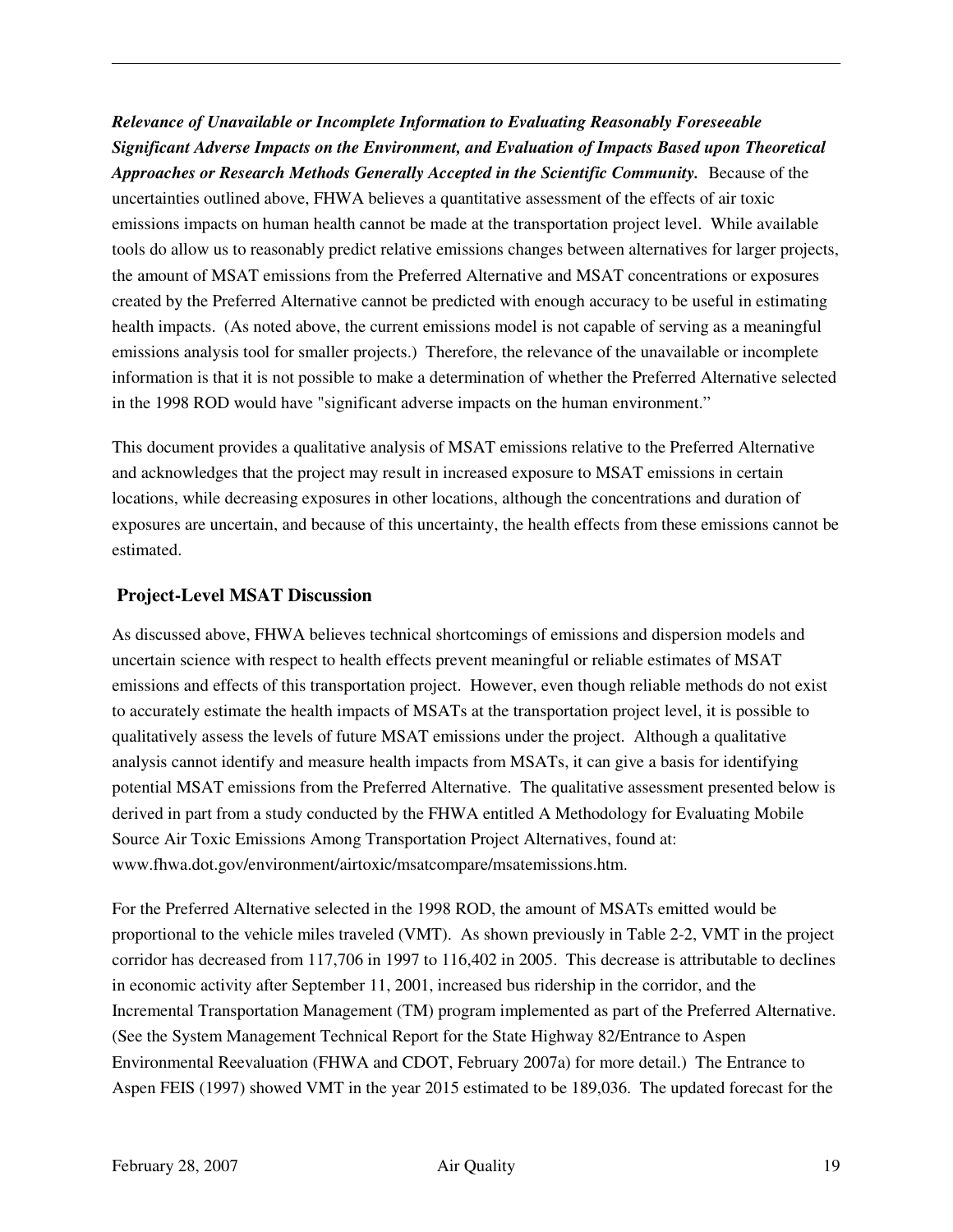year 2030, done for this reevaluation, shows VMT in the corridor estimated to be 180,564 (see Table 2-2). Economic downturns, transit ridership increases, and the TM program have reduced the estimated future VMT in the study area since 1997; however, the increase in VMT between now and 2030 would tend to increase potential MSAT emissions. Implementation of the remaining components of the Preferred Alternative, exclusive bus lanes/light rail transit (LRT), would reduce congestion in the corridor which may reduce future MSAT emission rates due to increased speeds, and would also minimize VMT growth in the project area, tending to minimize any MSAT growth. According to EPA's MOBILE6.2 emissions model, emissions of all of the priority MSATs except for diesel particulate matter decrease as speed increases. The extent to which these speed-related emissions decreases and newer low-emitting engines will offset VMT-related emissions increases cannot be reliably projected due to the inherent deficiencies of technical models.

Emissions will likely be lower than present levels in the design year as a result of EPA's national control programs that are projected to reduce MSAT emissions by 57 to 87 percent between 2000 and 2020. Local conditions may differ from these national projections in terms of fleet mix and turnover, VMT growth rates, and local control measures. However, the magnitude of the EPA-projected reductions is so great (even after accounting for VMT growth) that MSAT emissions in the study area are likely to be lower in the future. On a regional basis, EPA's vehicle and fuel regulations, coupled with fleet turnover, will, over time, cause substantial reductions that, in almost all cases, will cause region-wide MSAT levels to be significantly lower than today.

## **3.0 Mitigation Measures**

Best Management Practices (BMPs) for controlling emissions will be implemented during construction of the Preferred Alternative. These practices are primarily related to mitigating emissions from fugitive dust. Potential measures include street cleaning programs, including more frequent sweeping, vacuuming, and/or flushing to reduce dust in problem areas. Application of water to construction sites will also provide for increased dust control during construction.

The City of Aspen has adopted various ongoing mitigation practices to control mobile source  $PM_{10}$ emissions which are permanent and enforceable as a condition of the approved Colorado SIP. These practices include the following (Federal Register Volume 68, Number 94, May 15, 2003):

(1) Street Sanding Control - Use street sanding materials containing less than "one percent fines" with a durability index of less than 30 percent.

(2) Street Sweeping Requirements - Street sweeping is mandatory on defined roadways within Aspen within four days of the roadways becoming free and clear of snow and ice following each sanding deployment.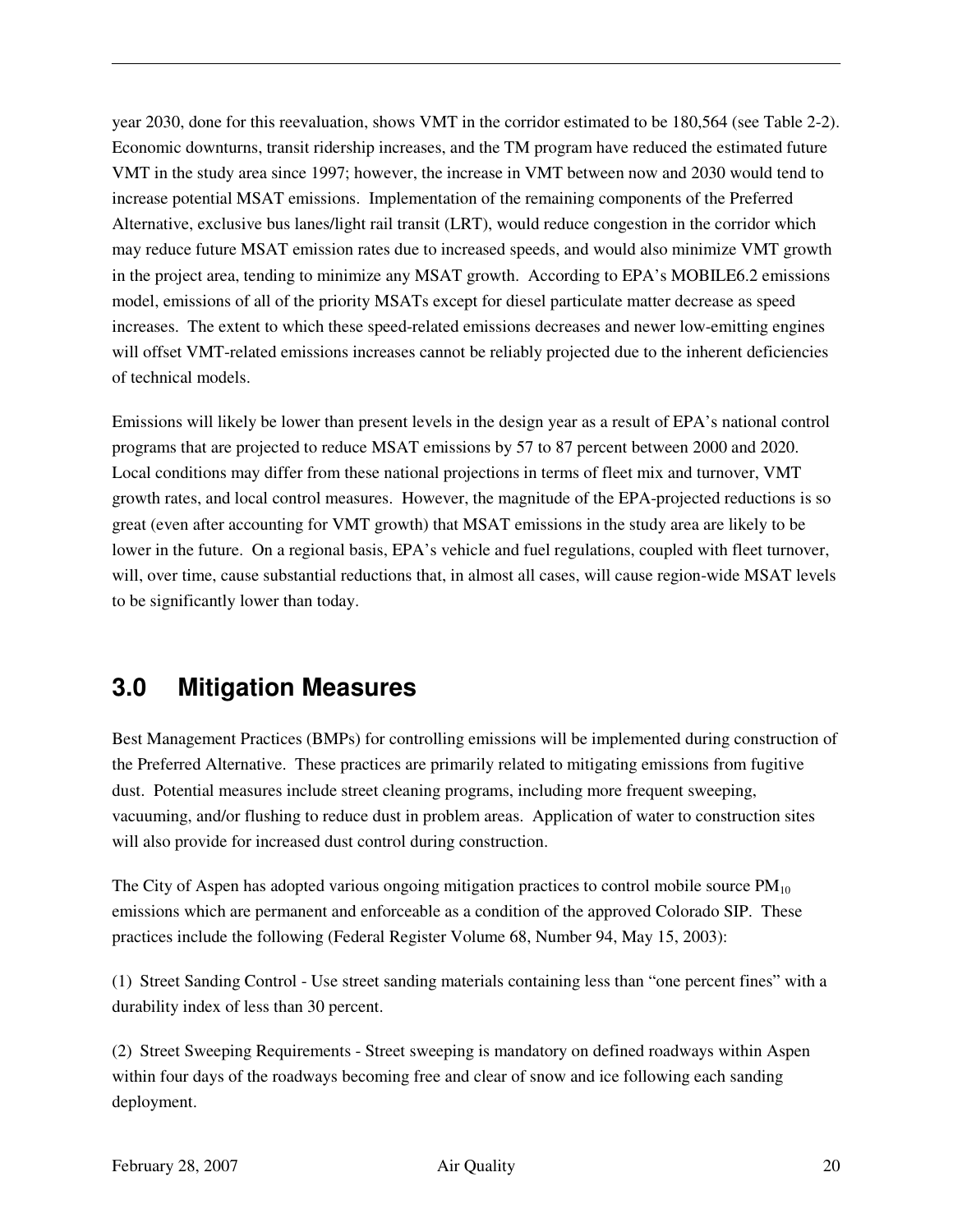(3) Paid Parking Requirements: Parking on public streets within the City of Aspen's commercial core and surrounding residential areas is restricted through parking fees and permits to reduce traffic and encourage transit ridership.

## **4.0 Summary of Impacts and Mitigation**

As noted in Section 1.0, air quality impacts were described in the FEIS for categories of alternatives, rather than each individual alternative. The Preferred Alternative (as selected in the 1998 ROD) was included in the "Average of DSEIS Alternatives" in the FEIS, Table V-6, page V-25. For this reevaluation, the Preferred Alternative was assessed for air quality impacts as an individual project, rather than an average of alternatives. Therefore, there is no valid, direct comparison of  $PM_{10}$  impacts identified in the FEIS to those calculated in this reevaluation. Section 2.2.1 above provides the comparisons between the 1997/2005 base years and the 2015/2030 design years, based on the 2015 SIP and the reevaluation assessment. As stated, it is expected there would be reduced  $PM<sub>10</sub>$  emissions in the general area of the project, relative to the emissions projected in the SIP for 2015, due to the reduced AADT (and VMT) projections. The Preferred Alternative is in conformity with the current SIP and the Clean Air Act requirements.

Mitigation was summarized in the FEIS as consisting of measures in the 1997 SIP. Mitigation measures are updated in Section 3.0 above, based on the 2015 SIP.

## **5.0 Agency Coordination**

Technical data was obtained for this study from the City of Aspen Director of the Environmental Health Department (Cassin, 2006), and the CDPHE Air Pollution Control Division (CDPHE, 2000). All contacts and data used are noted in the Section 6, References.

As required in 40 CFR 93 for conformity determinations, interagency coordination was conducted between FHWA, EPA, and CDPHE, APCD. An interagency meeting was held on October 26, 2006, and all parties reviewed the draft version of this technical report. All agency comments and revisions have been incorporated into this final report. In addition, comments on the draft report from the Aspen Department of Environmental Health have been addressed in this final report.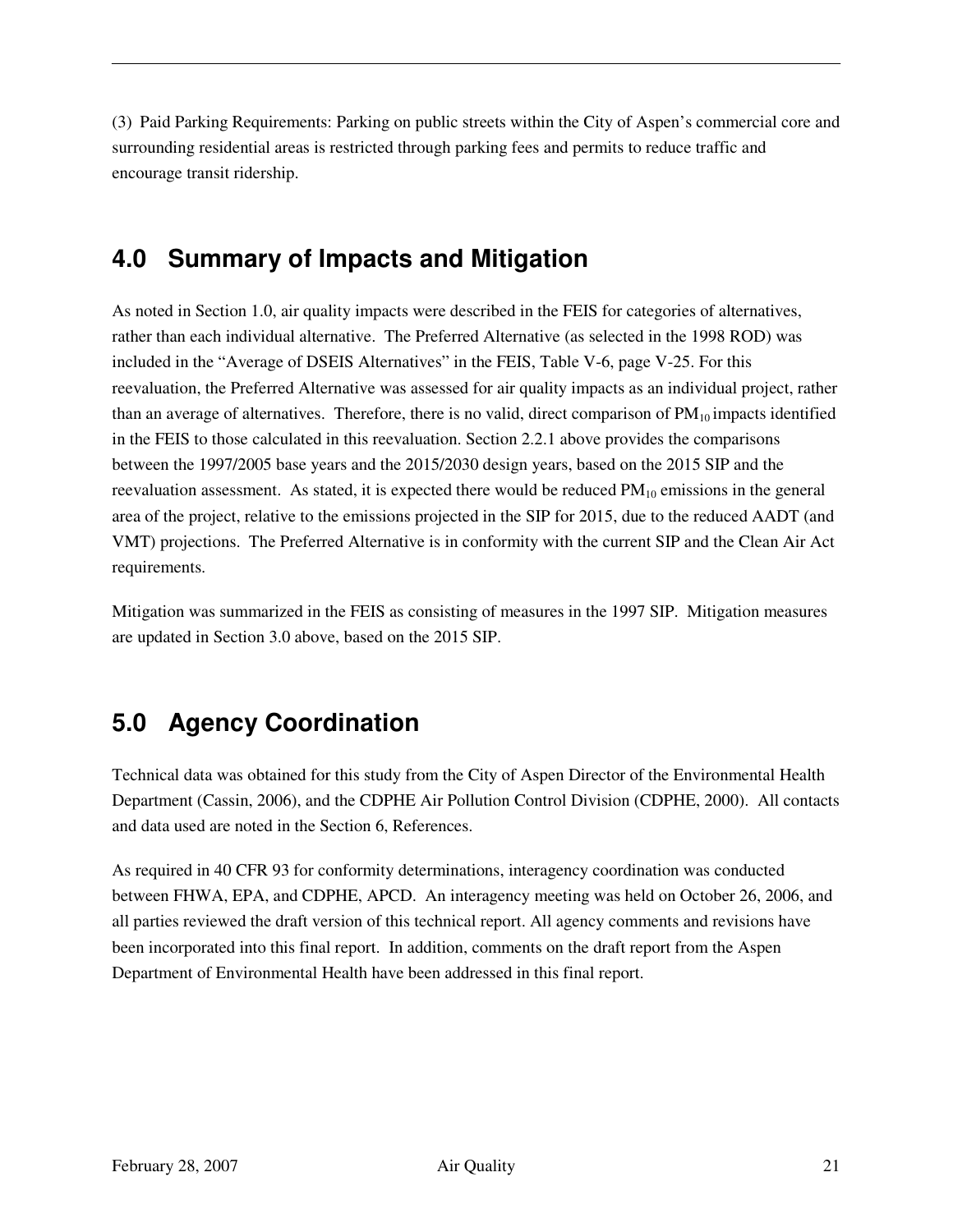### **6.0 References**

- Cassin, Lee. 2006. Director, City of Aspen, Department of Environmental Health. Personal communication with Dan Miller and Lucy Bowen, May 25, 2006.
- City of Aspen & Pitkin County. July 2006. GIS data & Mapping. http://www.aspenpitkin.com/depts/46/images/parcelmap\_index.pdf.
- Code of Federal Regulations (CFR). Title 40, Part 81. Designation of Areas for Air Quality Planning Purposes. 40 CFR 81.306, Colorado.
- \_\_\_\_\_. Title 40, Part 93. Determining Conformity of Federal Actions to State or Federal Implementation Plans. 40 CFR 93.123(b)(2),  $PM_{10}$  and  $PM_{2.5}$  hot-spot analyses.
- Colorado Department of Public Health and Environment (CDPHE), Air Pollution Control Division. 2000. Technical Support Document for the  $PM_{10}$  Redesignation Request and Maintenance Plan for the Aspen Area. December 20, 2000 (adopted January 11, 2001).
- Colorado Department of Transportation (CDOT). July 2006. Traffic Data. http://www.dot.state.co.us
- Federal Highway Administration (FHWA). 2006. Cynthia J. Burbank. Memorandum: Interim Guidance on Air Toxic Analysis in NEPA Documents. February 3, 2006
- \_\_\_\_\_.2002. Status of the Nation's Highways, Bridges, and Transit: Conditions & Performance, Report to Congress. Chapter 19: Air Quality, Page 19-3.
- FHWA and CDOT. 2007a. System Management Technical Report, State Highway 82/Entrance to Aspen Environmental Reevaluation. Prepared by HDR Engineering, Inc. February 2007.
- \_\_\_\_\_. 2007b. Traffic Characteristics and Safety Technical Report, State Highway 82/Entrance to Aspen Environmental Reevaluation. Prepared by HDR Engineering, Inc. February, 2007.
- \_\_\_\_\_. 2007c. Social Environment and Community Characteristics Technical Report, State Highway 82/Entrance to Aspen Environmental Reevaluation. Prepared by HDR Engineering, Inc. February, 2007.
- Haas, William. 2006. FHWA Transportation Planner. Personal Communication with Lucy Bowen, HDR Engineering, Inc. on November 3, 2006.
- Office of the Federal Register, National Archives and Records Administration. Volume 71, Number 47, Pages 12468-12511. March 10, 2006.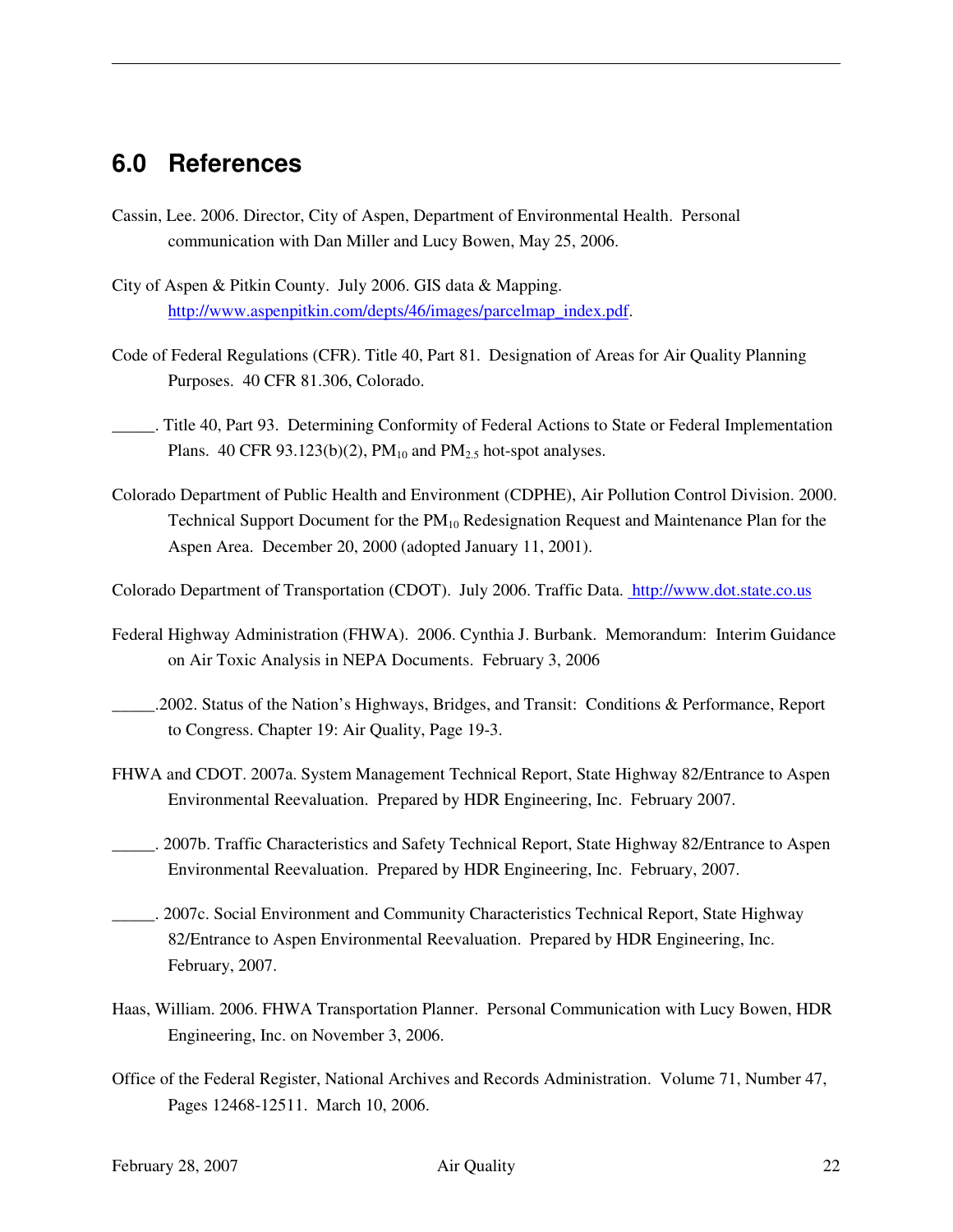\_\_\_\_\_. Volume 68, Number 94, Pages 26212-26220. May 15, 2003.

- \_\_\_\_\_. Volume 69, Number 126, Pages 40004-40081. July 1, 2004.
- United States Environmental Protection Agency. Air Quality System Database, Quick Look Report (AMP450), November 14, 2006.
- \_\_\_\_\_. http://epa.gov/pm/pdfs/20061025\_graphsmaps.pdf. Support maps and graphs for September 21, 2006 Particulate Matter rule change. Accessed November 2, 2006.
- \_\_\_\_\_. 2003. AP42, Fifth Edition, Volume 1, Chapter 13: Miscellaneous Sources. Section 13.2.1, Paved Roads. December 2003.

## **7.0 List of Preparers**

Scott Zilka, Air Quality Specialist, HDR Engineering, Inc.

Ed Liebsch, Senior Air Quality Specialist, HDR Engineering, Inc.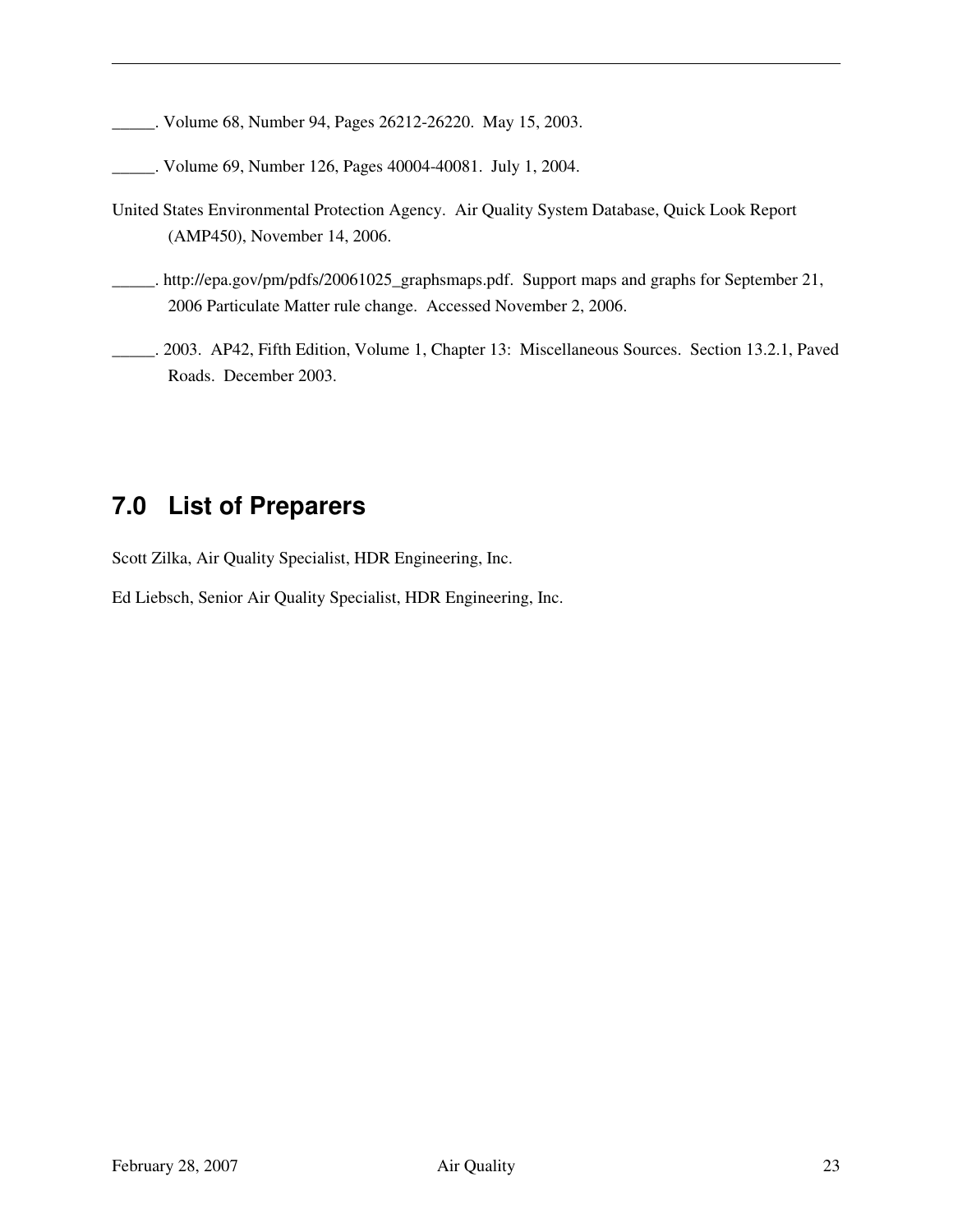## **Appendix A VMT and PM10 Emissions Data**